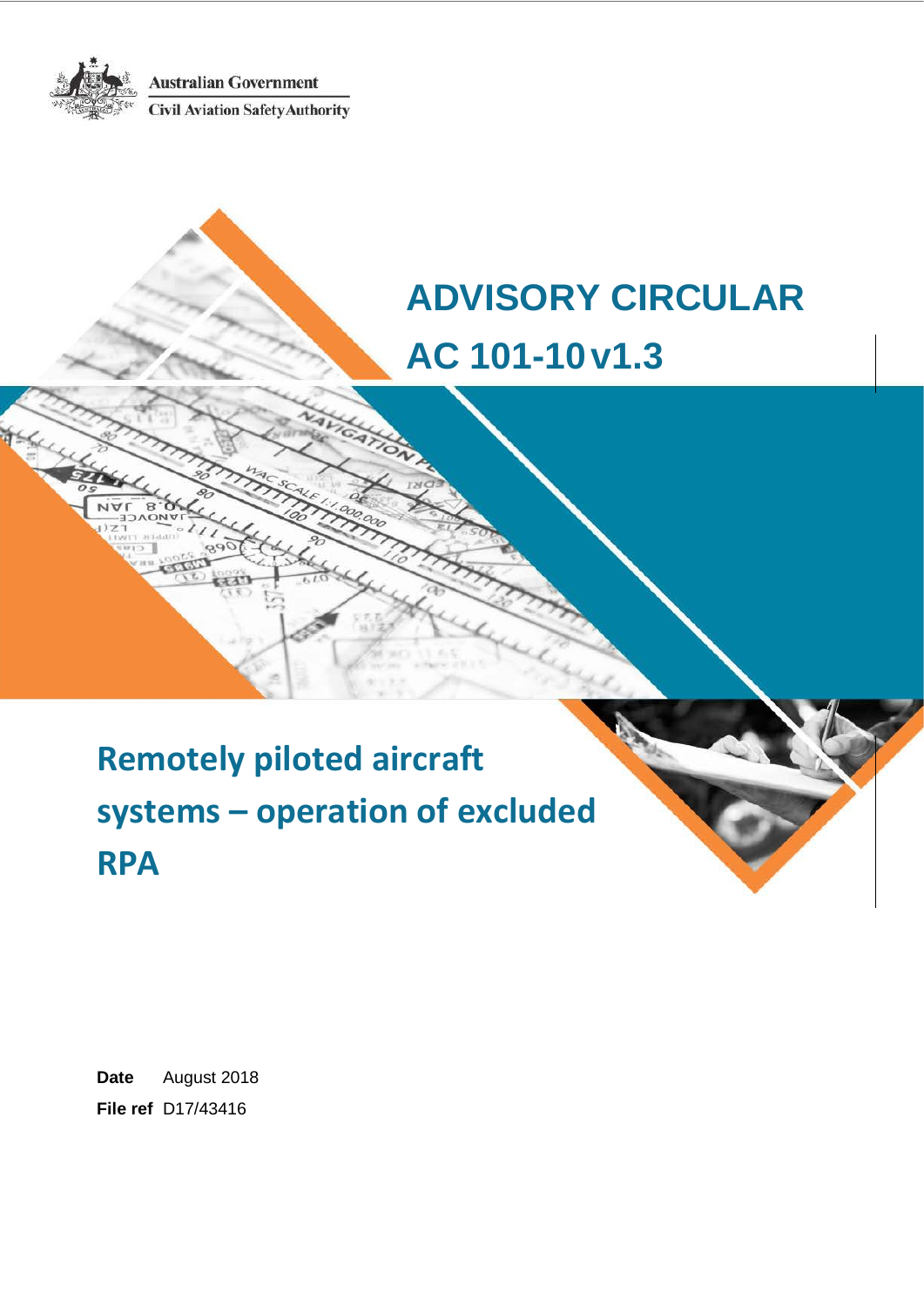Advisory Circulars are intended to provide advice and guidance to illustrate a means, but not necessarily the only means, of complying with the Regulations, or to explain certain regulatory requirements by providing informative, interpretative and explanatory material.

**Advisory Circulars should always be read in conjunction with the relevant regulations.**

# Audience

This Advisory Circular (AC) applies to operators, remote pilots and other remote crew members operating excluded remotely piloted aircraft (RPA).

# Purpose

Excluded RPA are unmanned aircraft that may, under certain conditions, be operated without an explicit authorisation from CASA. This AC provides guidance for operators, remote pilots and other remote crew on the requirements for safe operation of excluded RPA and recommended training to safely operate an excluded RPA.

# For further information

For further information on the operation of RPA generally, refer to the documents referenced in section [1.3](#page-5-0) of this AC or contact a CASA-approved remotely piloted aircraft system (RPAS) training organisation. Contact details for approved training organisations are available on the CASA website via https://www.casa.gov.au/aircraft/landing-page/flying-drones-australia. Search using the phrase 'RPAS training' or 'RPAS type training' operations.

For further information on RPAS regulatory issues, contact CASA's RPAS office at [rpas@casa.gov.au.](mailto:uas@casa.gov.au)

Unless specified otherwise, all subregulations, regulations, divisions, subparts and parts referenced in this AC are references to the *Civil Aviation Safety Regulations 1998 (CASR)*.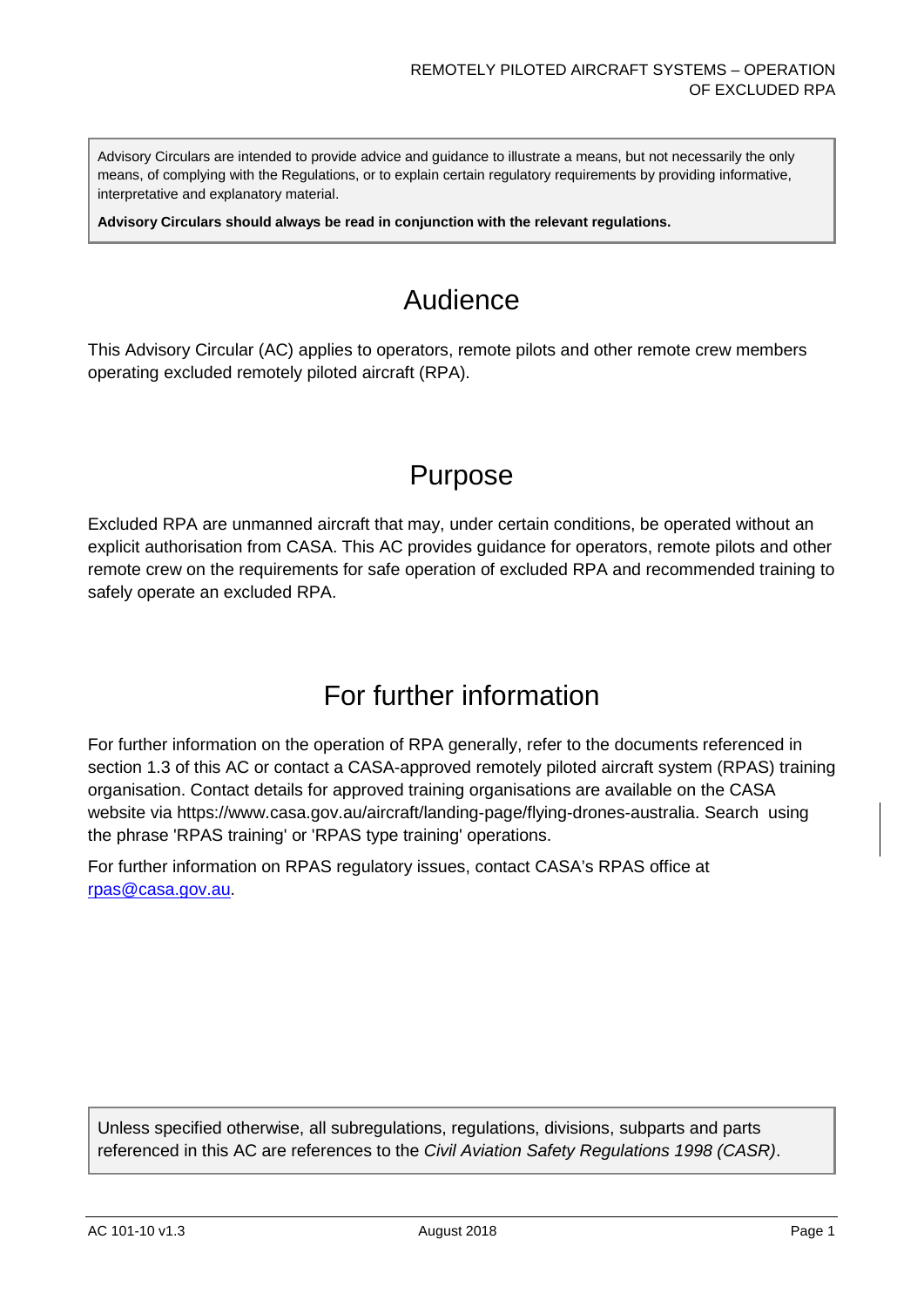# **Status**

#### This version of the AC is approved by the Manager, RPAS Branch.

**Note:** Changes made in the current version are annotated with change bars.

| <b>Version</b> | Date             | <b>Details</b>                                                                                                                                                                                                                                     |
|----------------|------------------|----------------------------------------------------------------------------------------------------------------------------------------------------------------------------------------------------------------------------------------------------|
| v1.3           | <b>July 2018</b> | Changes to the dimensions of the approach and departure paths<br>depicted in Appendix A and textual additions to Chapter 3 to support<br>the changes and current policy for operations near non-controlled<br>aerodromes. Minor editorial changes. |
| v1.2           | September 2016   | Update to dimensions in A.1 Non-controlled aerodromes diagram.                                                                                                                                                                                     |
| V1.1           | September 2016   | Minor editorial corrections made.                                                                                                                                                                                                                  |
| v1.0           | September 2016   | This is the first AC to be issued on this subject.                                                                                                                                                                                                 |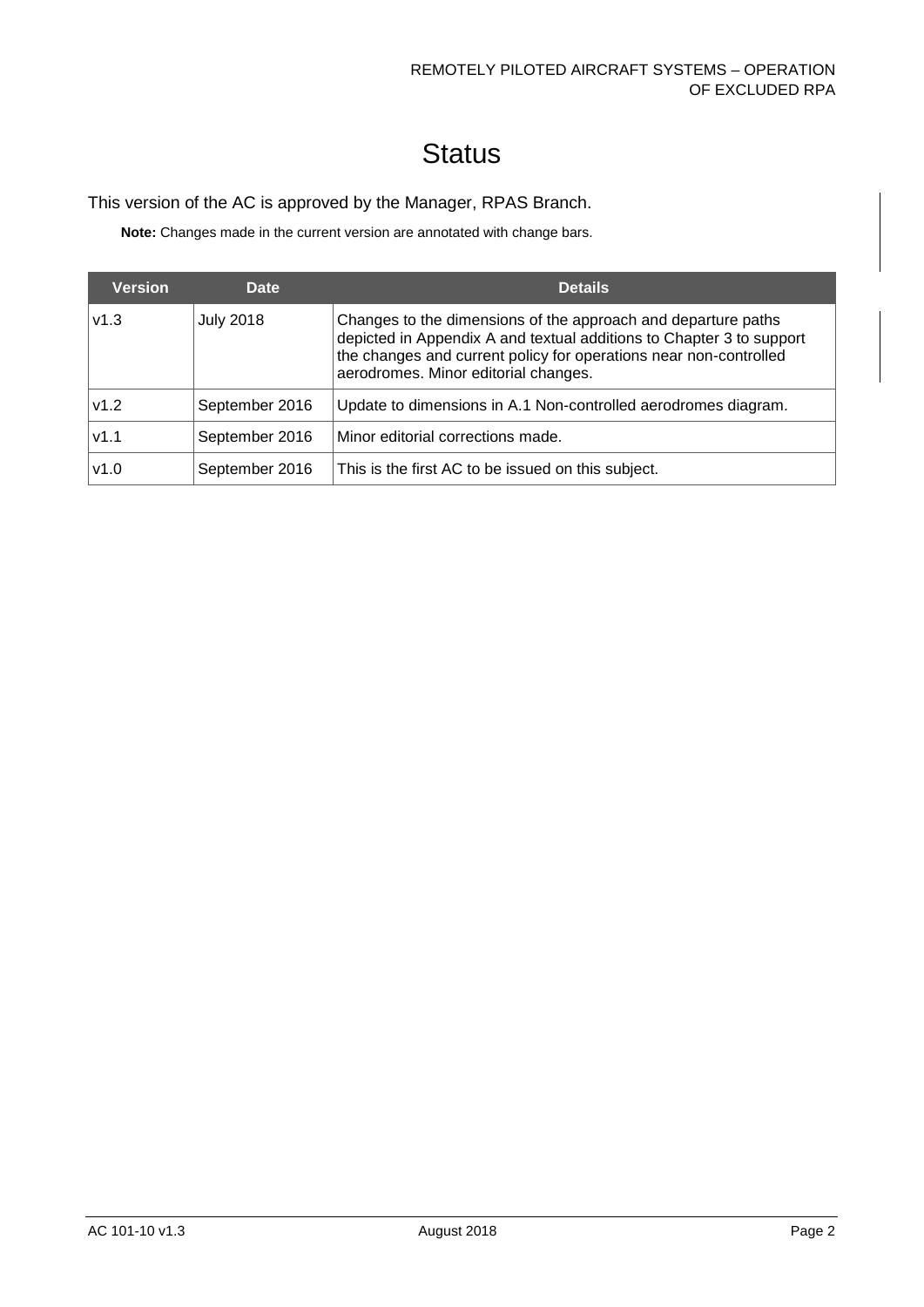# **Contents**

| 1                       |                                  |                    | <b>Reference material</b>                                                                   | 4              |
|-------------------------|----------------------------------|--------------------|---------------------------------------------------------------------------------------------|----------------|
|                         | 1.1                              | Acronyms           |                                                                                             | 4              |
|                         | 1.2                              | <b>Definitions</b> |                                                                                             | 4              |
|                         | 1.3                              |                    | References                                                                                  | 5              |
|                         | 1.4                              | Forms              |                                                                                             | 6              |
| $\overline{\mathbf{2}}$ |                                  |                    | <b>Types of RPA operations</b>                                                              | $\overline{7}$ |
|                         | 2.2                              | Overview           |                                                                                             | $\overline{7}$ |
|                         | 2.3                              |                    | Assessment of operational category                                                          | $\overline{7}$ |
|                         | 2.4                              |                    | Getting the right advice for your RPA operation                                             | 12             |
| 3                       | Putting the rules into operation |                    |                                                                                             | 15             |
|                         | 3.1                              |                    | <b>Excluded RPA operational matters</b>                                                     | 15             |
|                         | 3.2                              |                    | Accessing aeronautical information publications                                             | 19             |
|                         | 3.3                              |                    | Flight logging                                                                              | 20             |
|                         | 3.4                              |                    | <b>Emergency procedures</b>                                                                 | 20             |
|                         | 3.5                              |                    | Accident and incident reporting                                                             | 21             |
|                         | 3.6                              |                    | General considerations                                                                      | 21             |
| 4                       |                                  |                    | <b>Personnel training</b>                                                                   | 23             |
|                         | 4.1                              |                    | Remote pilots                                                                               | 23             |
|                         | 4.2                              |                    | RPA observers and other remote crew                                                         | 24             |
|                         | <b>Appendix A</b>                |                    | Part 101 approach and departure paths for controlled aerodromes<br>(for regulation 101.075) | 26             |
|                         | <b>Appendix B</b>                |                    | Regulations relevant to the operation of excluded RPA Part 101 and<br><b>Part 117</b>       | 28             |
|                         | <b>Appendix C</b>                |                    | Instructions on how to obtain an aviation reference number (ARN)                            | 31             |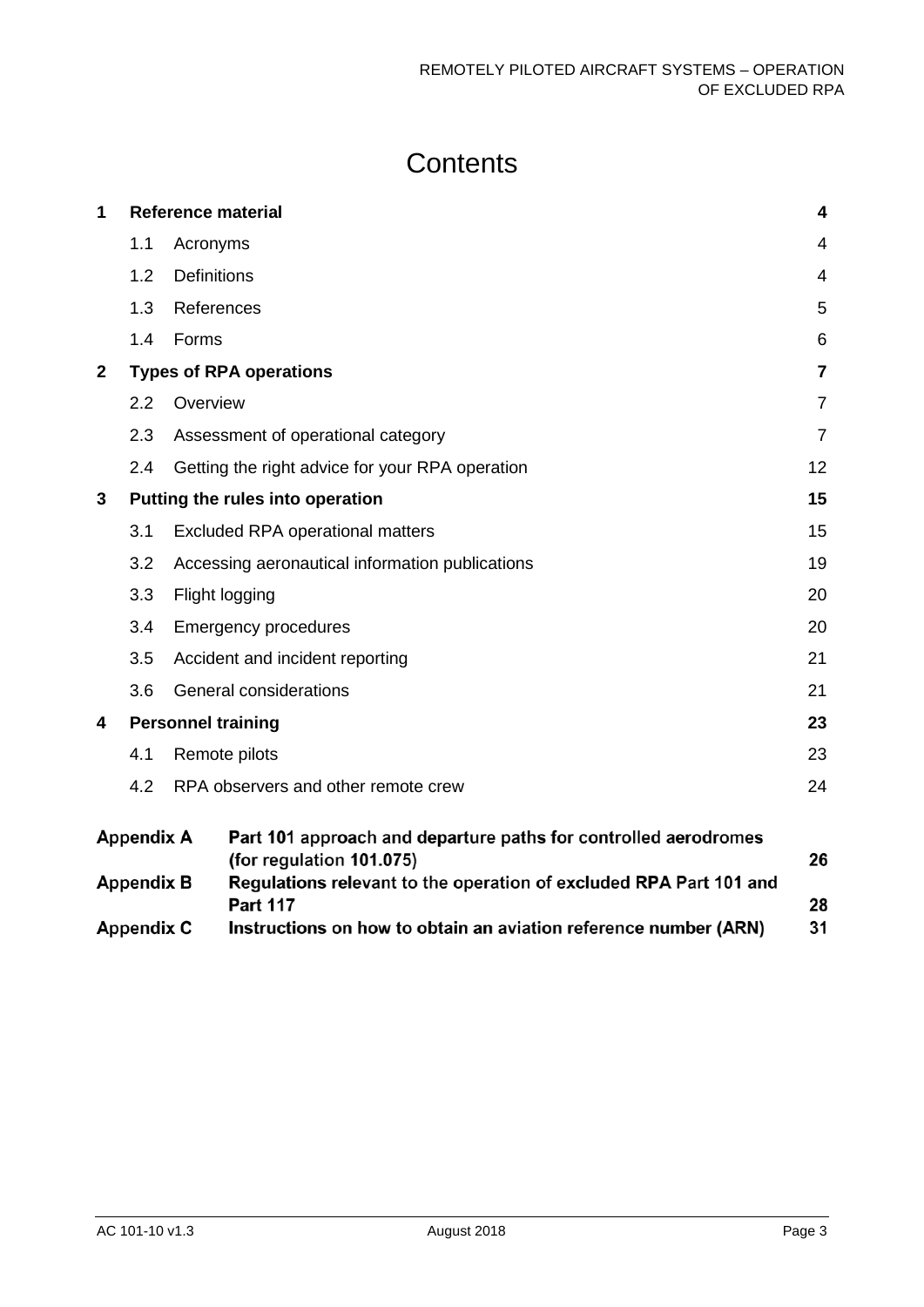# <span id="page-4-0"></span>**1 Reference material**

## <span id="page-4-1"></span>**1.1 Acronyms**

The acronyms and abbreviations used in this AC are listed in the table below.

| Acronym      | <b>Description</b>                               |
|--------------|--------------------------------------------------|
| AC           | <b>Advisory Circular</b>                         |
| AIP          | Aeronautical Information Publication             |
| <b>ARN</b>   | aviation reference number                        |
| <b>CAR</b>   | Civil Aviation Regulations 1988                  |
| <b>CASR</b>  | Civil Aviation Safety Regulations 1998           |
| <b>CIFT</b>  | Can I Fly There? mobile app                      |
| <b>CLARC</b> | <b>CASA Licensing and Registration Centre</b>    |
| <b>ERSA</b>  | En Route Supplement Australia                    |
| <b>HLS</b>   | helicopter landing site                          |
| <b>NOTAM</b> | notice to airmen                                 |
| ReOC         | remotely piloted aircraft operator's certificate |
| RePL         | remote pilot licence                             |
| <b>RPA</b>   | remotely piloted aircraft                        |
| <b>RPAS</b>  | remotely piloted aircraft system                 |
| SOC          | standard RPA operating conditions                |
| <b>UAS</b>   | unmanned aircraft system                         |
| <b>UAV</b>   | unmanned aerial vehicle (obsolete term)          |
| <b>UOC</b>   | UAS operator's certificate (obsolete term)       |
| <b>VLOS</b>  | visual line of sight                             |

# <span id="page-4-2"></span>**1.2 Definitions**

Terms that have specific meaning within this AC are defined in the table below.

| Term                | <b>Definition</b>                                                                                                                                    |
|---------------------|------------------------------------------------------------------------------------------------------------------------------------------------------|
| Controlled airspace | Airspace of defined dimensions within which an air traffic control service is<br>provided to flights in accordance with the airspace classification. |
| Excluded RPA        | Unmanned aircraft that may, under certain conditions, be operated without an<br>explicit authorisation from CASA (refer to regulation 101.237).      |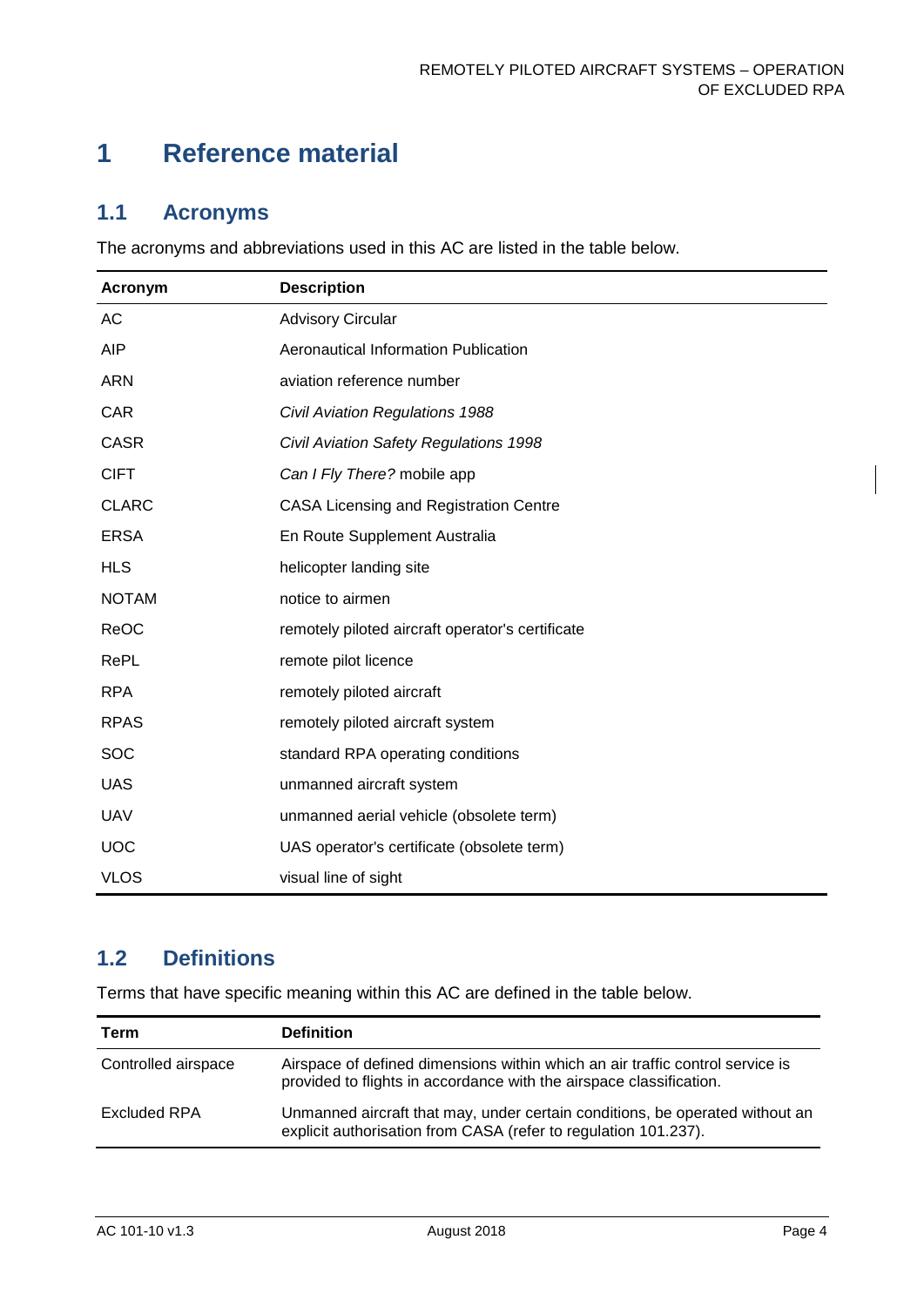| <b>Term</b>          | <b>Definition</b>                                                                                                                                                                                                                      |
|----------------------|----------------------------------------------------------------------------------------------------------------------------------------------------------------------------------------------------------------------------------------|
| <b>Included RPA</b>  | A non-regulatory term for an RPA operation that requires authorisation in the<br>form of a remotely piloted aircraft operator's certificate (ReOC) and/or a<br>remote pilot licence (RePL).                                            |
| Large RPA            | An RPA (other than an airship) with a gross weight of more than 150 kg or a<br>remotely-piloted airship with an envelope capacity of more than 100 m <sup>3.</sup>                                                                     |
| Medium RPA           | An RPA with a gross weight of at least 25 kg but not more than 150 kg or a<br>remotely piloted airship with an envelope capacity of 100 m <sup>3</sup> or less.                                                                        |
| Micro RPA            | An RPA with a gross weight of 100 g or less.                                                                                                                                                                                           |
| Remote crew member   | A crew member charged with duties essential to the operation of an RPA<br>during flight time.                                                                                                                                          |
| Remote pilot         | The person who manipulates the flight controls of a remotely piloted aircraft<br>or who initiates and monitors the flight and is responsible for its safe conduct<br>during flight time.                                               |
| Remote pilot station | The station at which the remote pilot manages the flight of an unmanned<br>aircraft.                                                                                                                                                   |
|                      | Remotely piloted aircraft An unmanned aircraft, other than a balloon or kite, where the pilot flying is not<br>on board the aircraft.                                                                                                  |
| RPA observer         | A remote crew member who, by visual observation of the RPA, assists the<br>remote pilot in the safe conduct of the flight.                                                                                                             |
| Restricted area (RA) | An area declared under the Airspace Regulations 2007 for which permission<br>must be granted by the controlling authority before any operations in that area<br>can occur while it is active. RAs can be permanent or temporary (TRA). |
| Small RPA            | An RPA with a gross weight of at least 2 kg but less than 25 kg.                                                                                                                                                                       |
| Sport or recreation  | In relation to the flight of an unmanned aircraft, a flight activity only for the<br>pleasure, leisure or enjoyment of the remote pilot.                                                                                               |
| (UAV)                | Unmanned aerial vehicle Obsolete term - refer to the RPA definition above.                                                                                                                                                             |
| Very small RPA       | An RPA with a gross weight of more than 100 g but less than 2 kg.                                                                                                                                                                      |

# <span id="page-5-0"></span>**1.3 References**

## **Regulations**

Regulations are available on the Federal Register of Legislation<https://www.legislation.gov.au/>

| <b>Document</b> | Title                                         |
|-----------------|-----------------------------------------------|
| Part 99         | Drug and alcohol management plans and testing |
| <b>Part 101</b> | Unmanned aircraft and rocket operations       |
| <b>Part 117</b> | Representations and surveys                   |
|                 | Civil Aviation Act 1988                       |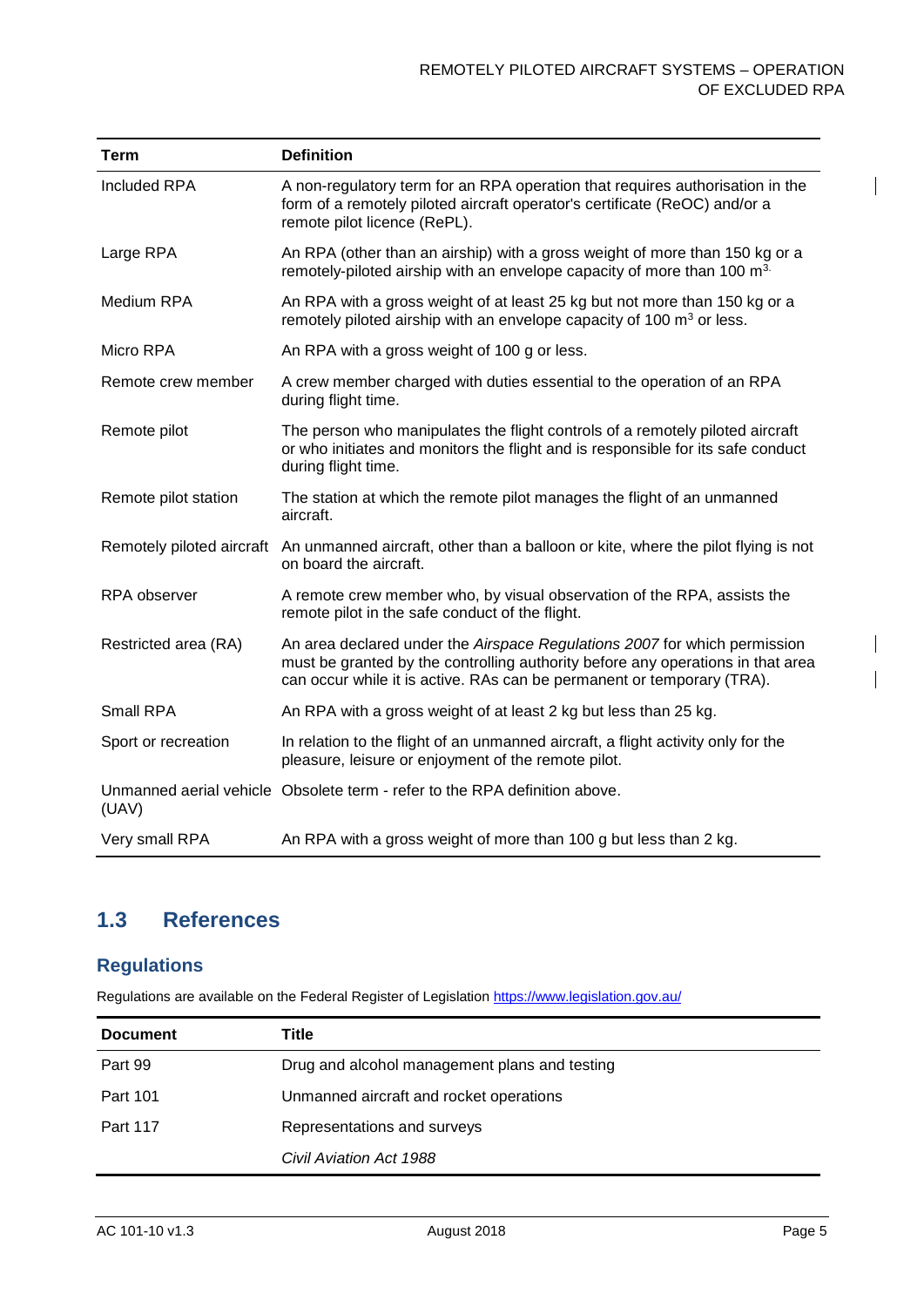| <b>Document</b>       | Title                                              |
|-----------------------|----------------------------------------------------|
|                       | <b>Aviation Transport Security Act 2004</b>        |
|                       | Airspace Regulations 2007                          |
| CASA Instrument 96/17 | Direction – operation of certain unmanned aircraft |

#### **Advisory material**

CASA's Advisory Circulars are available at [http://www.casa.gov.au/AC](http://www.casa.gov.au/ACs)

| <b>Document</b> | Title                                                                                         |
|-----------------|-----------------------------------------------------------------------------------------------|
| AC 101-01       | Remotely piloted aircraft systems – general                                                   |
| AC 101-03       | Unmanned aircraft and rockets - Model aircraft                                                |
| AC 101-05       | Remotely piloted aircraft systems – functions and duties of an RPAS<br>maintenance controller |

#### **Other documents**

| <b>Document</b>                                                                                          | Title |
|----------------------------------------------------------------------------------------------------------|-------|
| En Route Supplement Australia (ERSA)<br>available at:<br>http://www.airservicesaustralia.com/aip/aip.asp |       |

## <span id="page-6-0"></span>**1.4 Forms**

CASA's forms are available a[t http://www.casa.gov.au/forms](http://www.casa.gov.au/forms)

| Form number | Title                                                      |
|-------------|------------------------------------------------------------|
| Form 1162   | Aviation Reference Number (ARN) Application (Individual)   |
| Form 1170   | Aviation Reference Number (ARN) Application (Organisation) |

**Note:** Notification of certain excluded RPA operations can be made through an online form. See sectio[n 3.1.3.7](#page-16-0) for advice.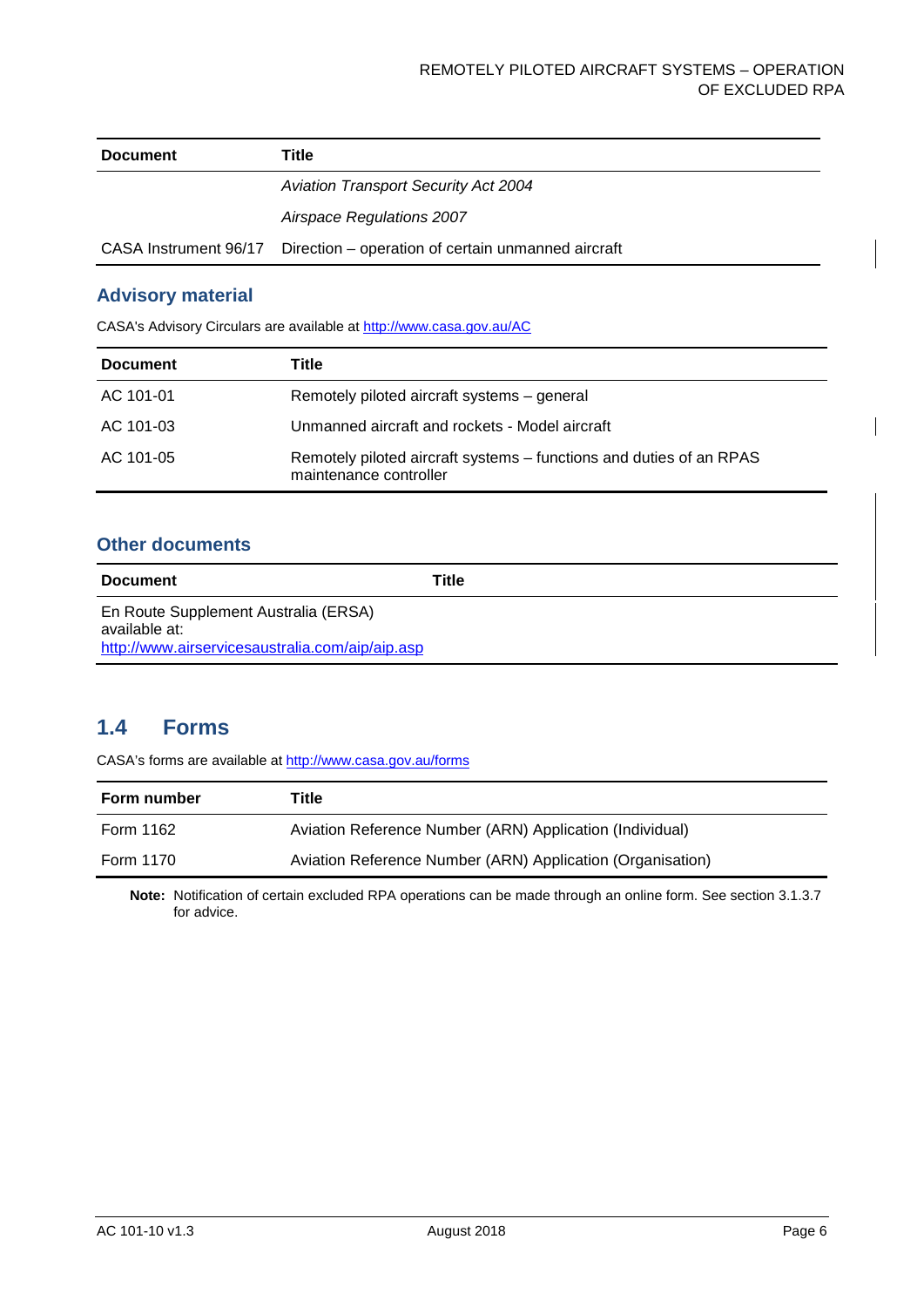# <span id="page-7-0"></span>**2 Types of RPA operations**

- 2.1.1 This Chapter will help you to:
	- understand how CASA categorises RPA operations
	- identify the type of operation you plan to conduct
	- find the right guidance for different types of RPA operations.

### <span id="page-7-1"></span>**2.2 Overview**

- 2.2.1 Operators and pilots of all RPA are operating within the national aviation system and must therefore operate their RPA safely and in accordance with the relevant regulations that govern aircraft operations.
- 2.2.2 CASA has determined that RPA operations, conducted under strict conditions, present a low level of risk to other airspace users, other people and property. As such, CASA has determined that some RPA can be operated safely in Australian airspace without requiring CASA authorisations in the form of a remote pilot licence (RePL) and an RPA operator's certificate (ReOC). These operations—termed 'excluded RPA' operations are defined in regulation 101.237.

**Guidance on operating 'included RPA' can be found in AC 101-01.**

2.2.3 Section [2.2](#page-7-2) explains the assessment criteria used to determine whether an operation is considered to be an excluded RPA operation.

### <span id="page-7-2"></span>**2.3 Assessment of operational category**

- 2.3.1 The assessment of an operation as being an excluded RPA operation depends on a number of criteria:
	- − gross weight of the RPA
	- whether the flight is for sport or recreational purposes
	- whether the flight complies with the standard operating conditions.
- 2.3.2 For some RPA weight categories, a flight that is compliant with the standard operating conditions is further assessed for:
	- meeting training or experience rules
	- − compliance with the 'landholder' rules.
- 2.3.3 [Figure 1](#page-8-0) shows how these criteria are used to decide whether an operation would be an excluded RPA operation, a model aircraft operation or an 'included' RPA operation. The criteria are then explained in more detail in the following paragraphs.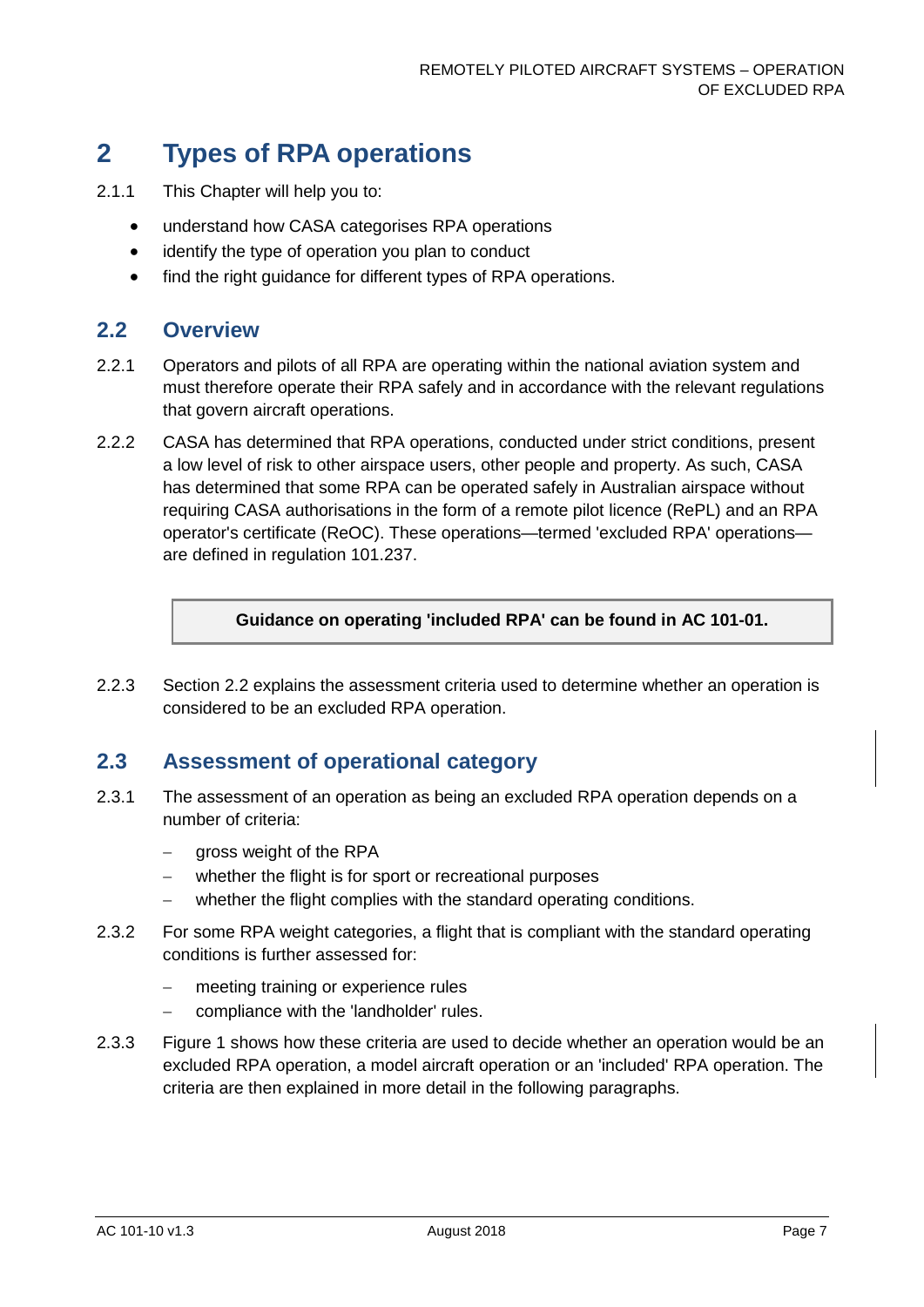AC 101-10 v1.3 August 2018 Page 8

#### <span id="page-8-0"></span>**Figure 1: Decision flow chart to determine eligibility as an excluded RP[A1](#page-8-1)**





\* For airships, Medium RPA  $\leq$  100 m<sup>3</sup>; Large RPA > 100 m<sup>3</sup> envelope capacity.

<span id="page-8-1"></span><sup>1</sup> Adapted from the original figure courtesy of the Australian Association for Unmanned Systems (AAUS).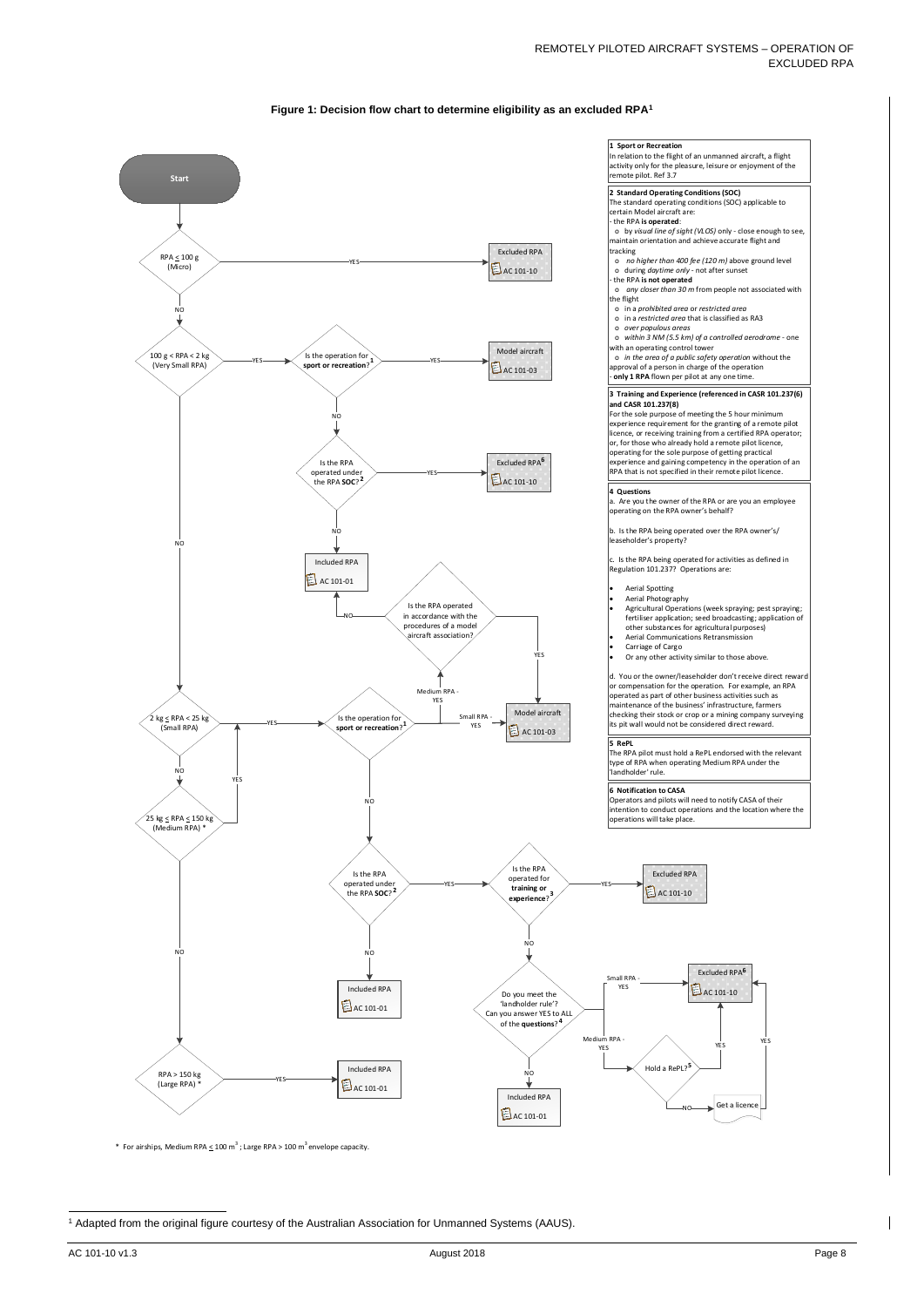#### **Weight**

- 2.3.4 RPA are separated into the following weight categories:
	- − **micro:** gross weight of 100 g or less
	- − **very small:** gross weight of more than 100 g and less than 2 kg
	- small: gross weight of at least 2 kg and less than 25 kg
	- − **medium:** gross weight of at least 25 kg and less than or equal to 150 kg (or, for airships, an envelope of  $100 \text{ m}^3$  or less)
	- **large:** gross weight greater than 150 kg (or, for airships, more than a 100 m<sup>3</sup> envelope).

#### **Sport or recreational purposes**

- 2.3.5 Sport or recreational purposes means operating an RPA as a hobby or for pleasure. The operation does not generate a direct commercial outcome of any sort (for the pilot or any third party).
- 2.3.6 The use of an RPA for any sport or recreational operation defines the RPA as a 'model aircraft', except for large RPA which can only be operated by certified operators.

**Guidance on operating model aircraft can be found in AC 101-03.**

#### **Standard operating conditions**

- 2.3.7 Standard operating conditions (SOC) apply to many excluded RPA. The SOC are:
	- − the RPA **is operated**:
		- o by *visual line of sight (VLOS)* only close enough to see, maintain orientation and achieve accurate flight and tracking
		- o *no higher than 120 m (400 ft)* above ground level (see *SOC note 1*)
		- o during *daytime only* not after sunset
	- − the RPA **is not operated**
		- o *any closer than 30 m* from people not associated with the flight[2](#page-9-0)
		- o in a *prohibited area* or *restricted area* (see *SOC note 2*)
		- o in a *restricted area* that is classified as RA3 (see *SOC note 3*)
		- o *over populous areas* (see *SOC note 4*)
		- o *within 5.5 KM (3 NM) of the movement area of a controlled aerodrome* one with an operating control tower (see *SOC note 5*)
		- o *in the area of a public safety operation* without the approval of a person in charge of the operation (see *SOC note 6*)
	- **only 1 RPA** flown per pilot at any one time.

<span id="page-9-0"></span><sup>&</sup>lt;sup>2</sup> Any person who is not charged with duties essential to the safe operation of a remotely piloted aircraft.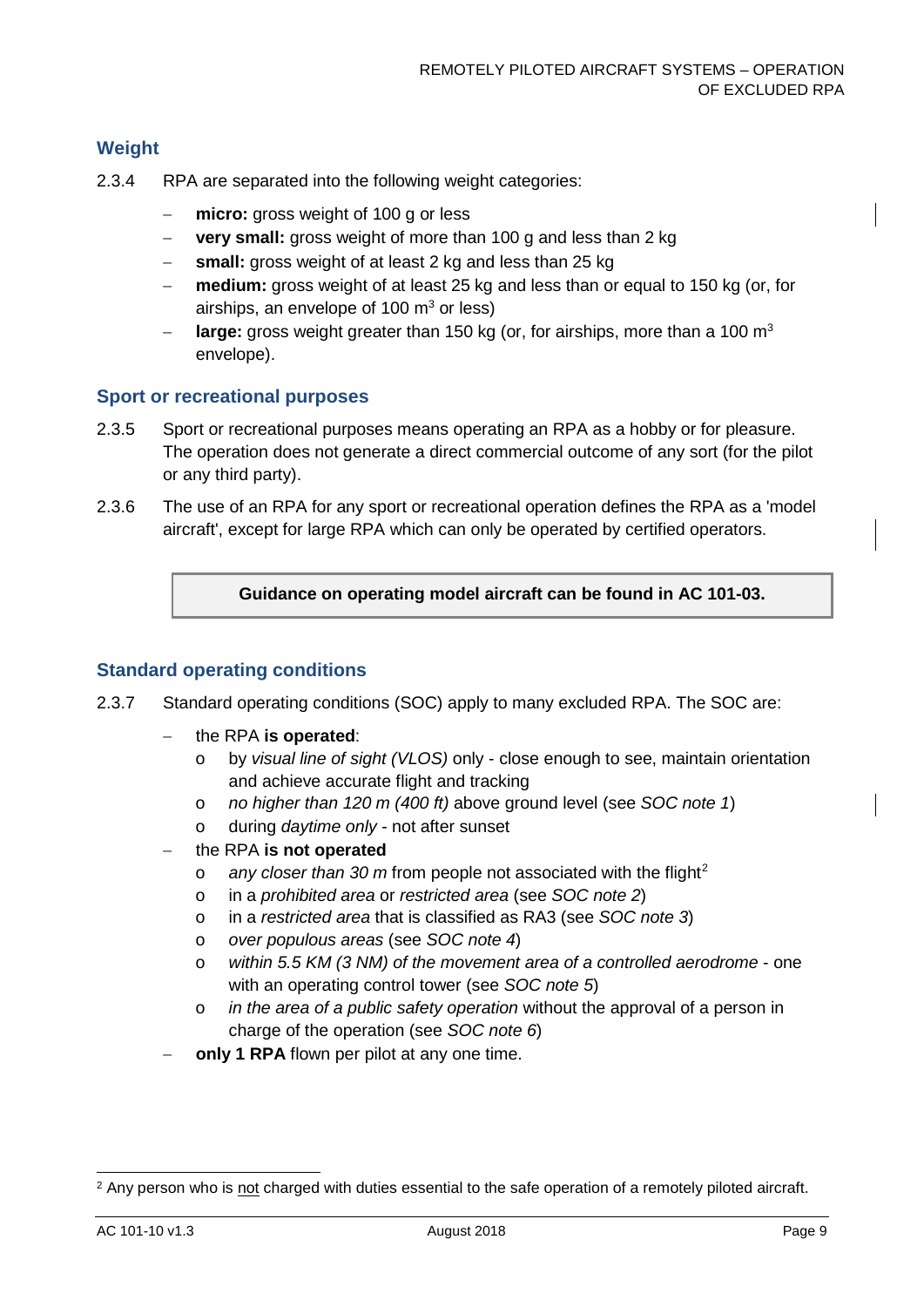*SOC notes:*

**1. Height limit of 120 m (400 ft)** – referenced to a point on the ground immediately below the RPA at any time during the flight, except as referenced in paragraph 3.1.5.3.

**2. Prohibited area** - an area of airspace where the operation of all civil aircraft is prohibited. There are no permanently prohibited areas, but temporary ones are notified in notices to airmen (NOTAMs)—see section [3.2.2.](#page-19-1) Since there is no prospect of operating in these areas when they are active, no controlling authority contact details are published.

**3. Restricted areas** are temporary and permanent prescribed areas of airspace in which flight may be permitted, but only with the express permission of the controlling authority for that area. There are three categories of restricted areas (RA1, RA2, RA3). Permission to operate in a restricted area is as follows:

- − Operators of excluded RPA subject to the SOC may apply to the controlling authority for permission to operate within RA1 and RA2 areas when the areas are active. Controlling authorities are not obliged to grant permission or to give specific reasons for declining the request for access.
- − Approved operations will be subject to any conditions imposed by the controlling authority. Failure to comply with the conditions is a failure to comply with the regulations and would be treated as such.
- The locations of permanent restricted areas are marked on aeronautical charts. Activation times and contact details for controlling authorities are published in En Route Supplement Australia (ERSA), part of the Australian Aeronautical Information Publication (AIP). Guidance on accessing these charts and documents is set out in section [3.2.](#page-19-0)

**4. Danger, Prohibited and Restricted Areas** are notified by NOTAM, and excluded RPA operators can use the CASA *Can I Fly There?* (CIFT) mobile and web app to see their location.

**5. Populous areas** - for RPA operations, 'populous' does not have its common meaning. Rather, it is defined in the regulations as:

…an area [that] has a sufficient density of population for some aspect of the operation, or some event that might happen during the operation (in particular, a fault in, or failure of, the aircraft…) to pose an unreasonable risk to the life, safety or property of somebody who is in the area but is not connected with the operation.

For example, if a rotorcraft-type RPA is flying at a relatively low height (i.e. ~30 m/100 ft) directly above a single person not associated with the flight, it may be considered to be operating in a populous area due to the risk that a complete loss of power may injure the person below. Similarly, an RPA operating over a large public gathering at a higher level (e.g. 120 m/400 ft) would pose an unreasonable risk to the safety of the people below because, in the event of a systems failure, it may not be able to clear the area. This interpretation would apply equally to higher flight over built-up areas where there is a greater risk to property.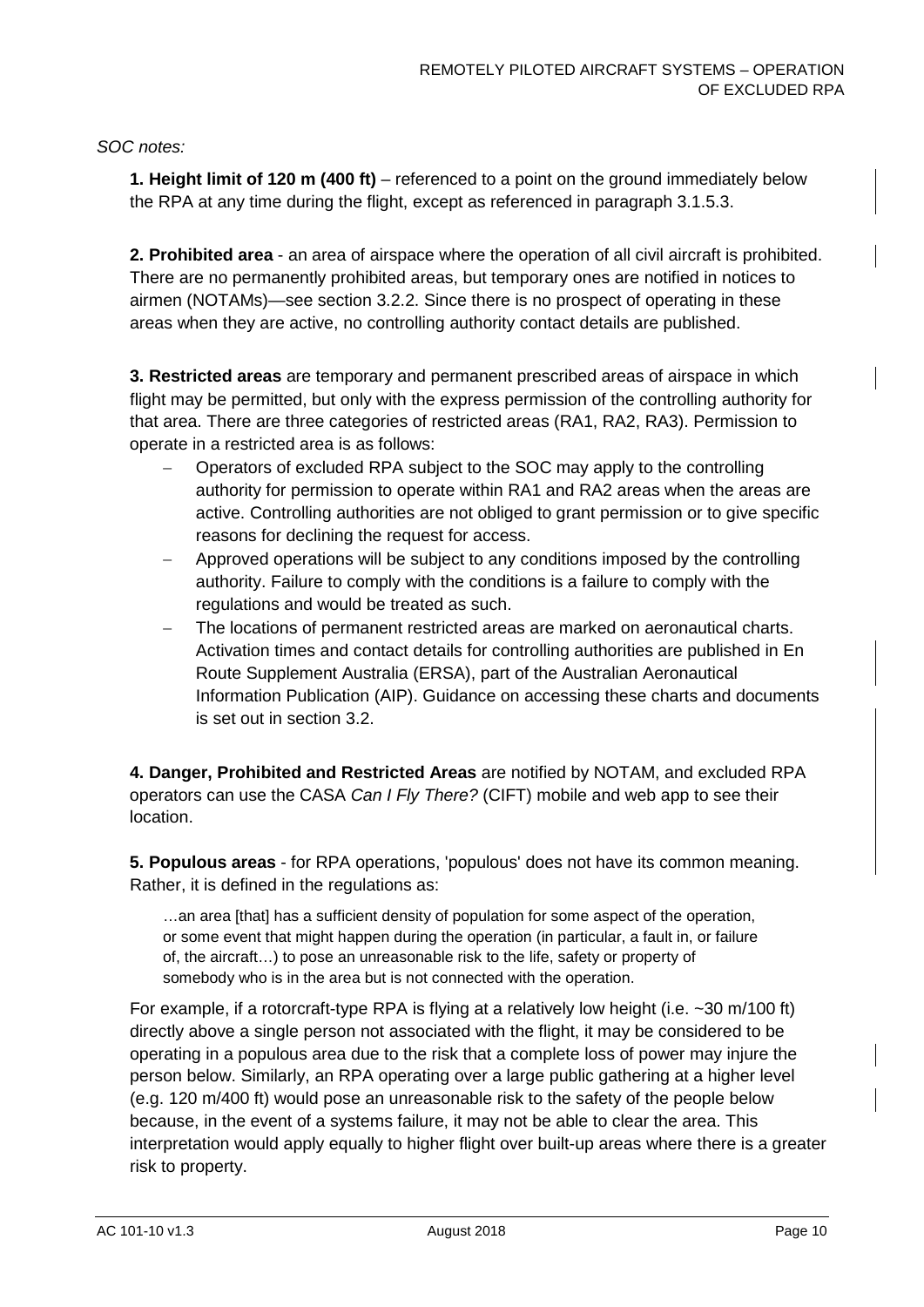It is the responsibility of remote pilots operating RPA to ensure the flight does not take place unless it is compliant with the 'populous area' rule and to take appropriate precautions when operating in the vicinity of people and property.

#### **6. Operation in controlled airspace**

- − Micro RPA may be operated in controlled airspace, including within 5.5 km (3 Nm) of a controlled aerodrome, but must remain below 120 m/400 ft.
- Very small excluded RPA may be operated in controlled airspace more than 5.5 km/3 Nm from the runways, taxiways and aprons of a controlled aerodrome (although it is simpler to measure from the aerodrome boundary).
- Excluded RPA must not be flown above 120 m/400 ft.
- Small and medium excluded RPA are permitted to fly in controlled airspace (not above 120 m/400 ft or within 5.5 km/3 Nm of a controlled aerodrome) only if the remote pilot holds a relevant (radio) qualification (see subregulation 101.280 (2)).
- Rules for the operation of small and medium model aircraft in controlled airspace are explained in AC 101-03.

**7. Public safety operation** – includes a fire brigade, rural fire service, police or other public safety or emergency operation (e.g. bush fires, traffic accidents).

#### **Note**:

Excluded RPA operators must also comply with CASA Direction 96/17. The effect of this direction is, without CASA approval, RPA must not operate within 5.5 km/3 Nm of a non-controlled aerodrome (one without an operating traffic control tower) if there is a manned aircraft operating to or from the aerodrome. If they become aware of a manned aircraft in the vicinity, excluded operators must not commence a flight and must land if the RPA is already in flight, Once the manned aircraft has landed or departed, Excluded RPA operations can commence or recommence flight.

#### **Training or experience**

- 2.3.8 The regulations permit certain training and experience activities to qualify as excluded RPA operations. These activities are described in subregulations 101.237(6) and (8) and allow remote pilots to do any of the following under the SOC:
	- − *gain the experience* needed to meet the 5-hour minimum experience requirement for the grant of a remote pilot licence (RePL), or for those who already hold a RePL, to get practical experience and gain competency in the operation of an RPA not specified in their RePL
	- *receive training* from a certified RPA operator.

#### **Landholder rule**

- <span id="page-11-0"></span>2.3.9 The 'landholder rule' requires that the operation be compliant with all of the following:
	- the remote pilot is the owner of the RPA or is operating the aircraft on the RPA owner's behalf
	- the RPA is being operated over the owner's or leaseholder's property
	- the RPA is being used for activities defined in regulation 101.237, specifically: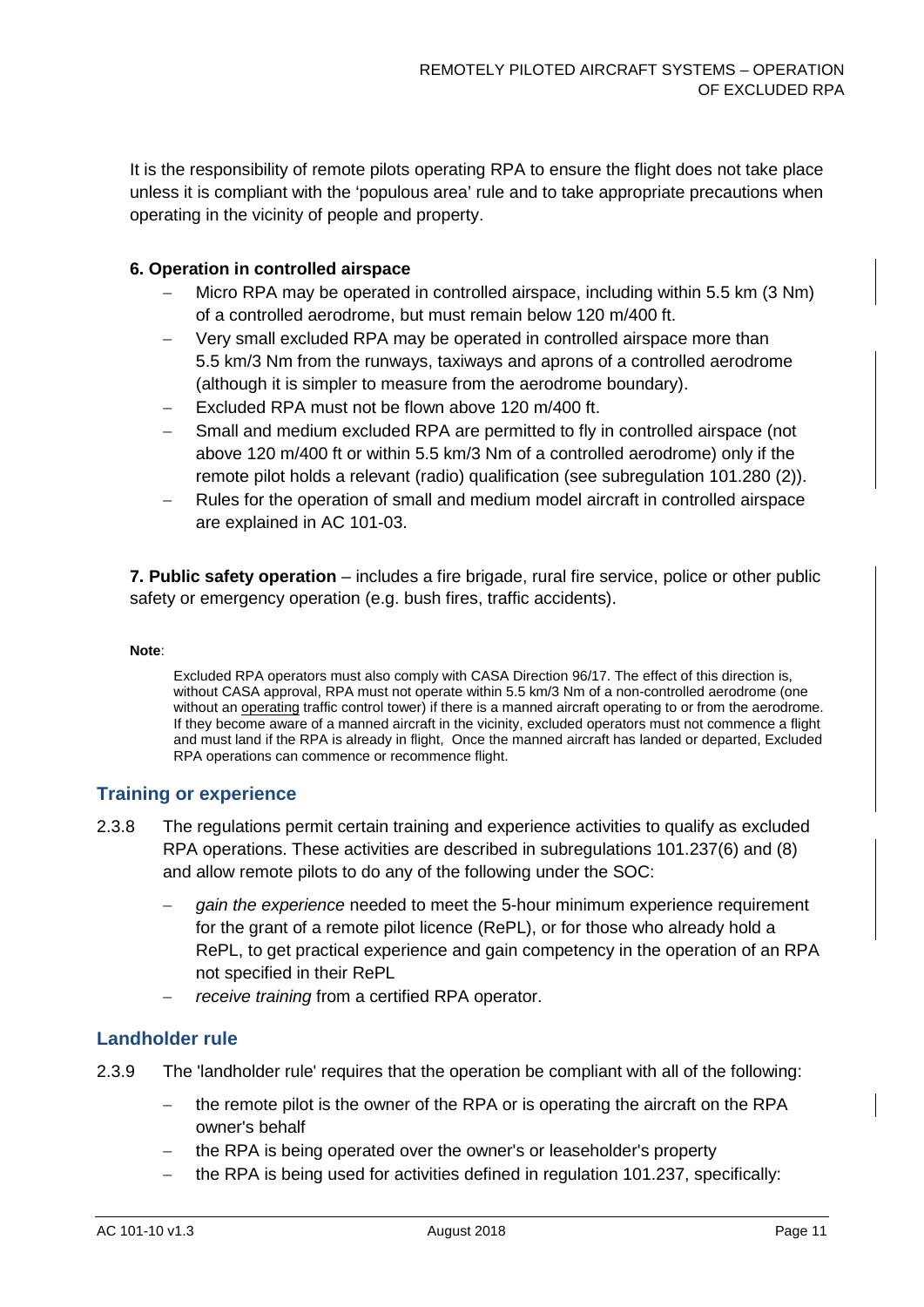- o aerial spotting
- o aerial photography
- o agricultural operations (e.g. weed spraying, pest spraying, fertiliser application, seed broadcasting or application of other substances for agricultural purposes)
- o aerial communications re-transmission
- o carriage of cargo
- o any other activity similar to those listed above

the remote pilot or the owner/leaseholder do not receive direct reward or compensation for the operation.

## <span id="page-12-0"></span>**2.4 Getting the right advice for your RPA operation**

The decision flow chart in Figure 1 can be used to determine whether an RPA operation is considered to be a commercial, excluded or model aircraft RPA operation. Advice on excluded RPA operations is provided in Chapter [3.](#page-15-0) Directions to advice on other RPA operations is noted in the following sections.

#### **2.4.1 Micro RPA**

2.4.1.1 Micro RPA operations are always categorised as excluded RPA operations, requiring neither ReOC nor RePL authorisations. They are nonetheless subject to the general rules regarding RPA operations (Subparts 101.A to C).

#### **2.4.2 Very small RPA**

- 2.4.2.1 Authorisations are generally not required when using very small RPA. The risks associated with aircraft of this size have been determined to be low when they are operated for sport/recreational purposes (see section [2.3.6\)](#page-13-0), or in accordance with the SOC, and are therefore treated as excluded RPA operations.
- 2.4.2.2 Operation of a very small RPA in a way that doesn't comply with the SOC (i.e. an 'included' operation) requires the operator to hold a ReOC and the remote pilot to hold a RePL (see AC 101-01).

#### **2.4.3 Small RPA**

- 2.4.3.1 The rules are slightly more complex for small RPA. The risks are still assessed as being low when these RPA are used for sport or recreational purposes (see section [2.3.6\)](#page-13-0) but, for other operations, an authorisation is required unless the operation meets the criteria mentioned below.
- 2.4.3.2 Additional criteria are used to assess operational risk of small RPA operating under the SOC. Such operations are only considered to be excluded operations if they also meet either the 'training or experience' rule or the 'landholder rule'. For operations that comply with the landholder rule, operators and pilots will have to meet requirements relating to ownership, flight activity and remuneration. They will also be required to notify CASA of their intention to conduct operations.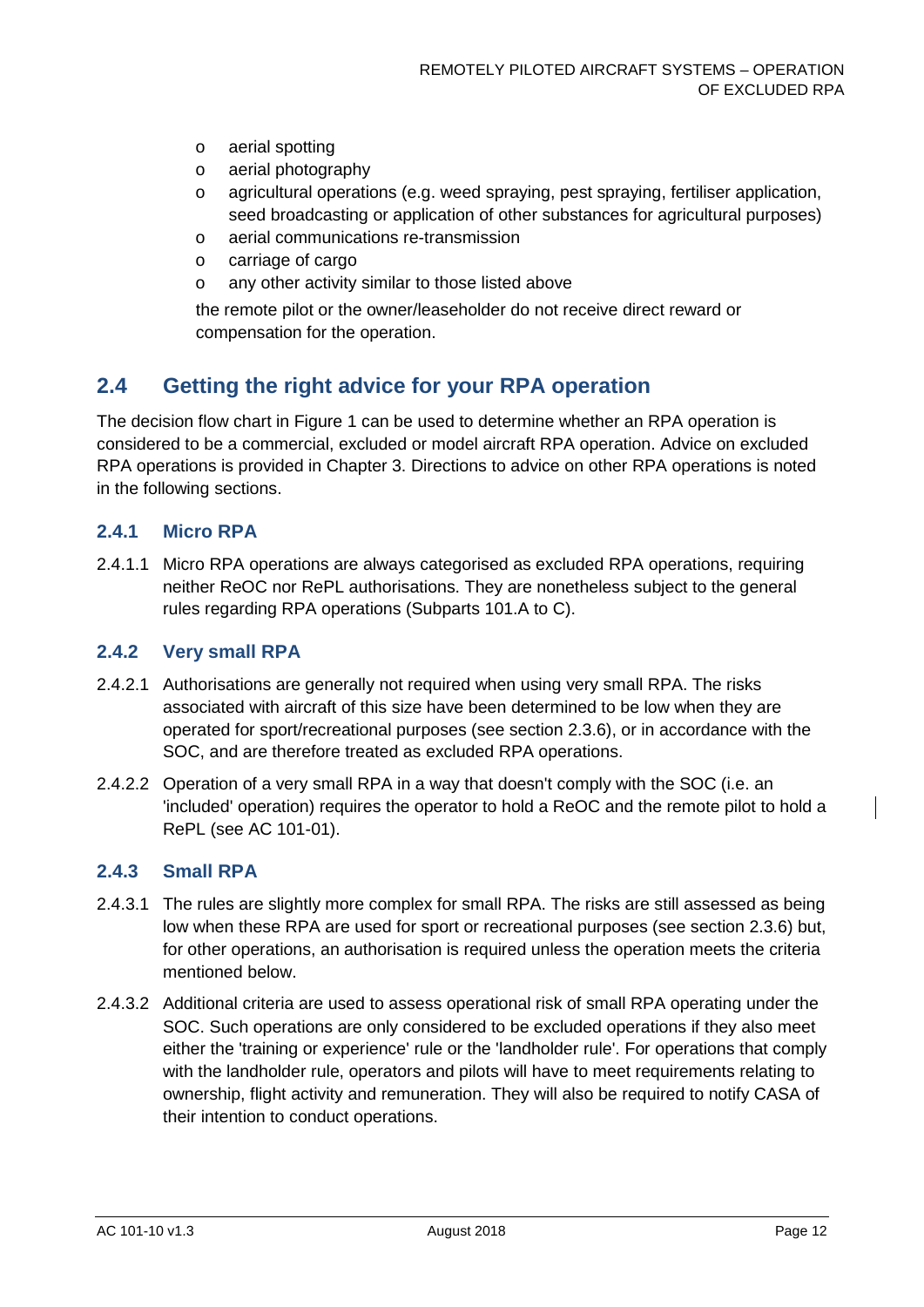2.4.3.3 Operation of small RPA in a way that doesn't comply with both the SOC and one of the additional criteria for an excluded RPA operation will require the operator to hold a ReOC and the remote pilot to hold a RePL (see AC 101-01).

#### **2.4.4 Medium RPA**

2.4.4.1 Medium RPA used for sport or recreation must only be flown under the approved procedures of a model aircraft association. Authorisations are required for medium RPA flown for commercial purposes, unless they meet the requirements of the 'training or experience' or 'landholder' rules. The only difference to the small RPA class is that for medium RPA flown under the landholder rule, the remote pilot must also hold a RePL.

#### **2.4.5 Large RPA**

2.4.5.1 All large (>150 kg) civil RPA are considered to be included RPA, even if operated for sport or recreation, and as such are regulated by the additional provisions for remotely piloted aircraft (Subpart 101.F). Requirements for the operation of large RPA are described in AC 101-01, including the requirement for the operator to hold a ReOC and the remote pilot to hold a RePL.

#### <span id="page-13-0"></span>**2.4.6 Model aircraft**

- 2.4.6.1 RPA used for sport or recreational purposes that weigh 150 kg or less are considered to be operating privately and are regulated by the provisions for model aircraft (Subpart 101.G):
	- − Medium (25-150 kg) model aircraft operations do not need to comply with the SOC but do need to operate in accordance with the procedures of a CASA-approved model aircraft association.
	- − Very small and small model aircraft (> 100 g and < 25 kg) are required to operate in accordance with the model aircraft rules described in AC 101-03.

**Guidance on flying model aircraft (RPA for sport or recreation) can be found in AC 101-03. Further information may be obtained from the Model Aeronautical Association of Australia (MAAA), Australian Miniature Aerosports Association (AMAS), and other model flying associations and clubs.**

#### **2.4.7 Warning!**

Some activities, such as aerial photography, may be classed as recreational or commercial operations, depending on additional considerations. Remote pilots and operators must ensure that their flight activity meets the definition of 'sport or recreation' or the 'landholder' rules. If not, the operator and remote pilot must adhere to the SOCs and operate only very small RPA.<sup>[4](#page-13-1)</sup> Operations outside of these conditions require CASA operator and remote pilot authorisations. Unauthorised

<span id="page-13-1"></span> <sup>4</sup> In accordance with regulation 101.237.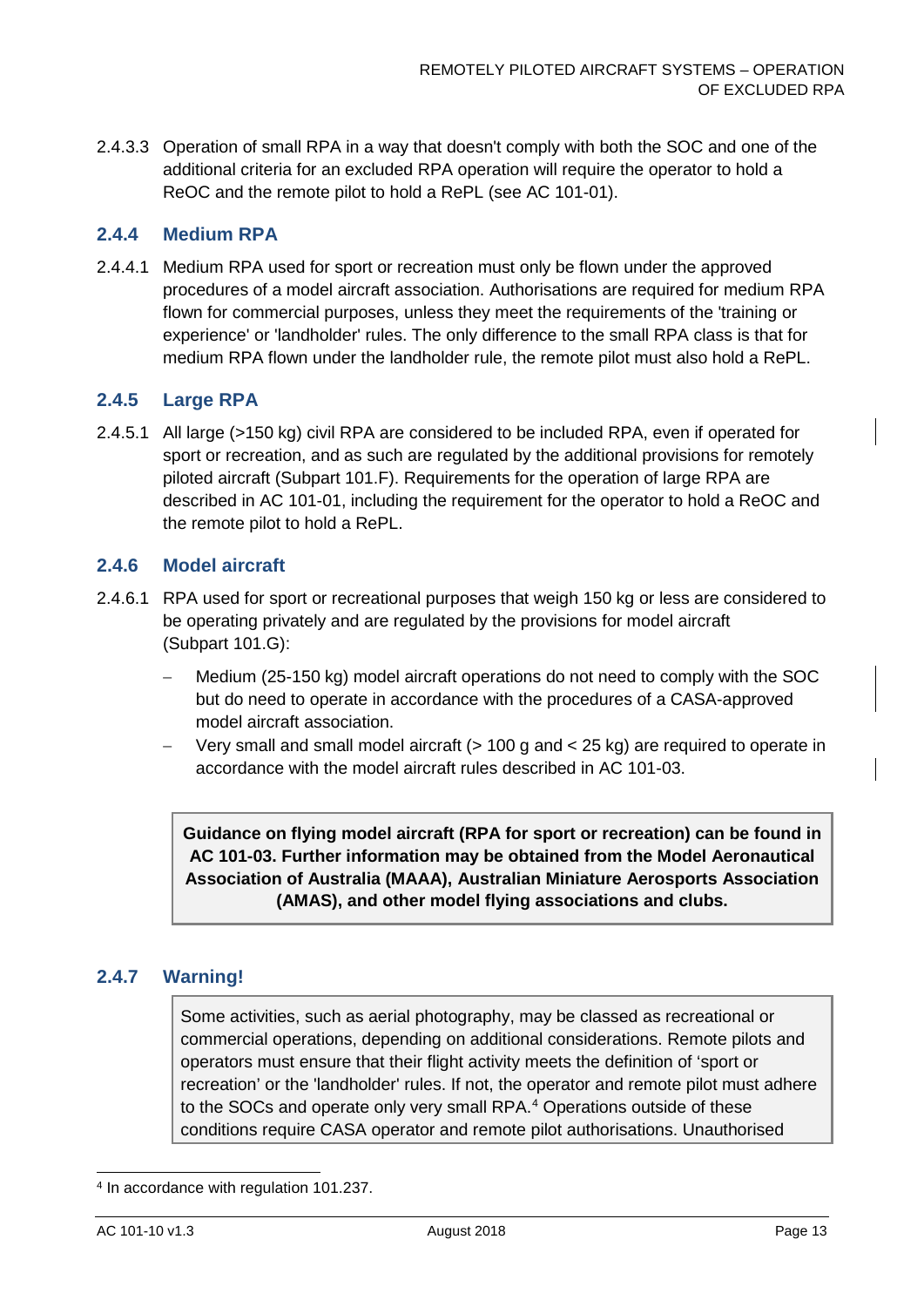persons operating RPA outside of the conditions applicable to excluded RPA are in breach of the law and may be subject to enforcement action by CASA.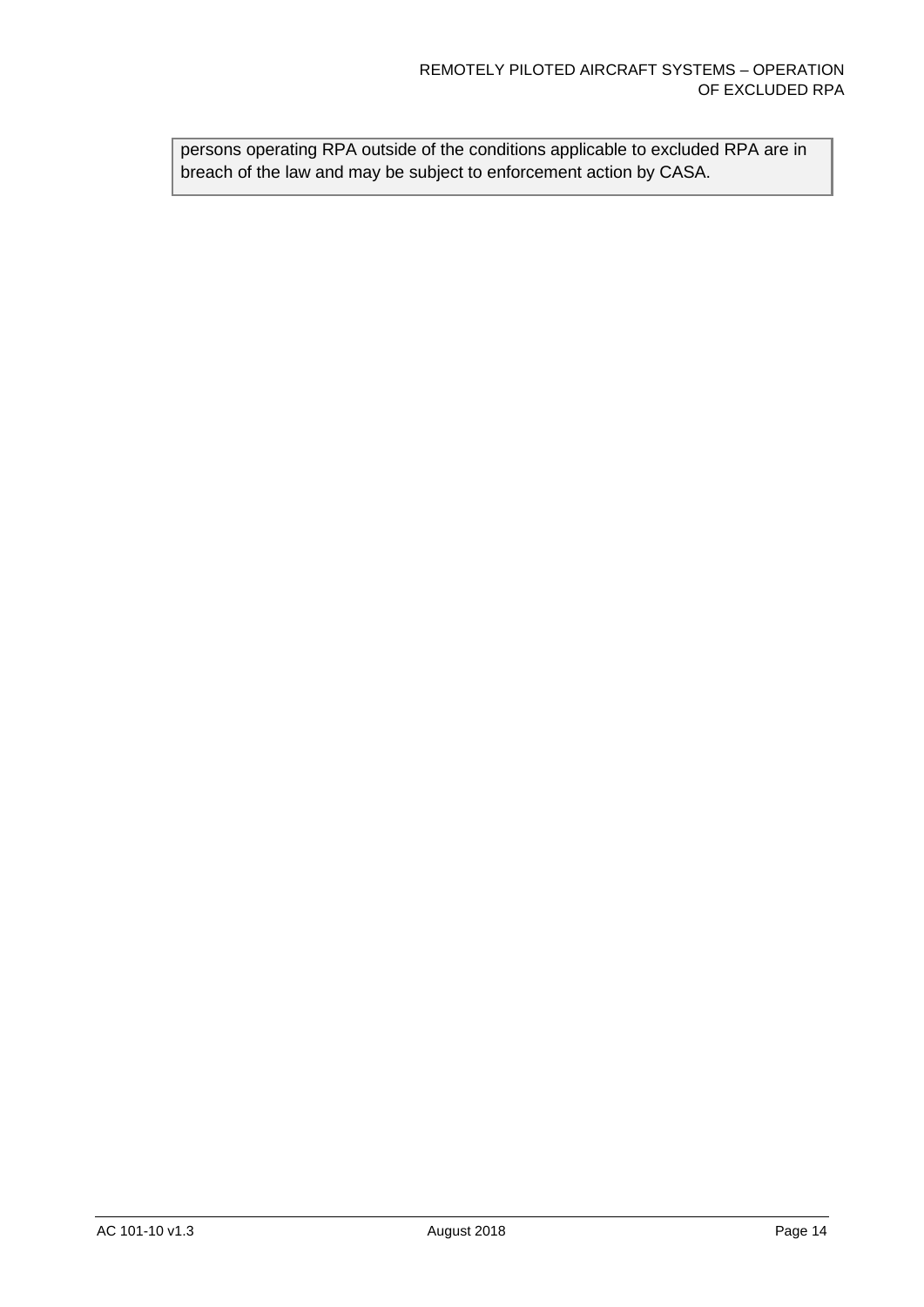# <span id="page-15-0"></span>**3 Putting the rules into operation**

This chapter describes the rules for excluded RPA operations, including:

- operational matters
- accessing aeronautical information publications
- flight logging
- emergency procedures
- reporting requirements when things go wrong
- general considerations.

# <span id="page-15-1"></span>**3.1 Excluded RPA operational matters**

Excluded RPA operators and pilots should familiarise themselves with the following operational matters.

#### **3.1.1 Requirements and exemptions**

- 3.1.1.1 Excluded RPA may be operated without specific authorisations from CASA—neither a ReOC or a RePL is required—but they must still be operated in accordance with:
	- − the general Part 101 regulations applicable to excluded RPA (see [Appendix B\)](#page-28-0)
	- − any explicit conditions relating to the flight of particular excluded RPA.
- 3.1.1.2 Whereas a ReOC or RePL holder may apply to CASA for an exemption against the regulations, operators and pilots who intend to operate excluded RPA are not eligible for exemptions against the relevant regulations. Any operation conducted outside the regulations and conditions applying to an excluded RPA is, by definition, not an excluded RPA operation. With this in mind, operators and pilots should be aware that Part 117 contains severe penalties for a person misrepresenting that they hold civil aviation authorisations.

#### **3.1.2 Hazardous operation prohibited (regulation 101.055)**

3.1.2.1 All excluded RPA operations must be conducted in a way that doesn't create a hazard to another aircraft, another person or property. It is essential that operators and pilots of all RPA understand that, despite any privileges available under the regulations, it is a strict liability offence to:

...operate an unmanned aircraft in a way that creates a hazard to another aircraft, another person, or property.

- 3.1.2.2 The maximum fine that a court could impose on an individual is currently ~\$10,000. However, operators and pilots should be aware that the *Civil Aviation Act 1988,* the *Aviation Transport Security Act 2004* and aviation security regulations also contain criminal offences for interference with the safe conduct of air transport or reckless flying, which may result in up to 2 years imprisonment.
- 3.1.2.3 The hazardous operation regulation applies to the dropping or discharging of anything from an RPA. The dropping and discharging of solid objects, liquids chemicals and gases is permitted, but only if they do not constitute a hazard to other aircraft, people or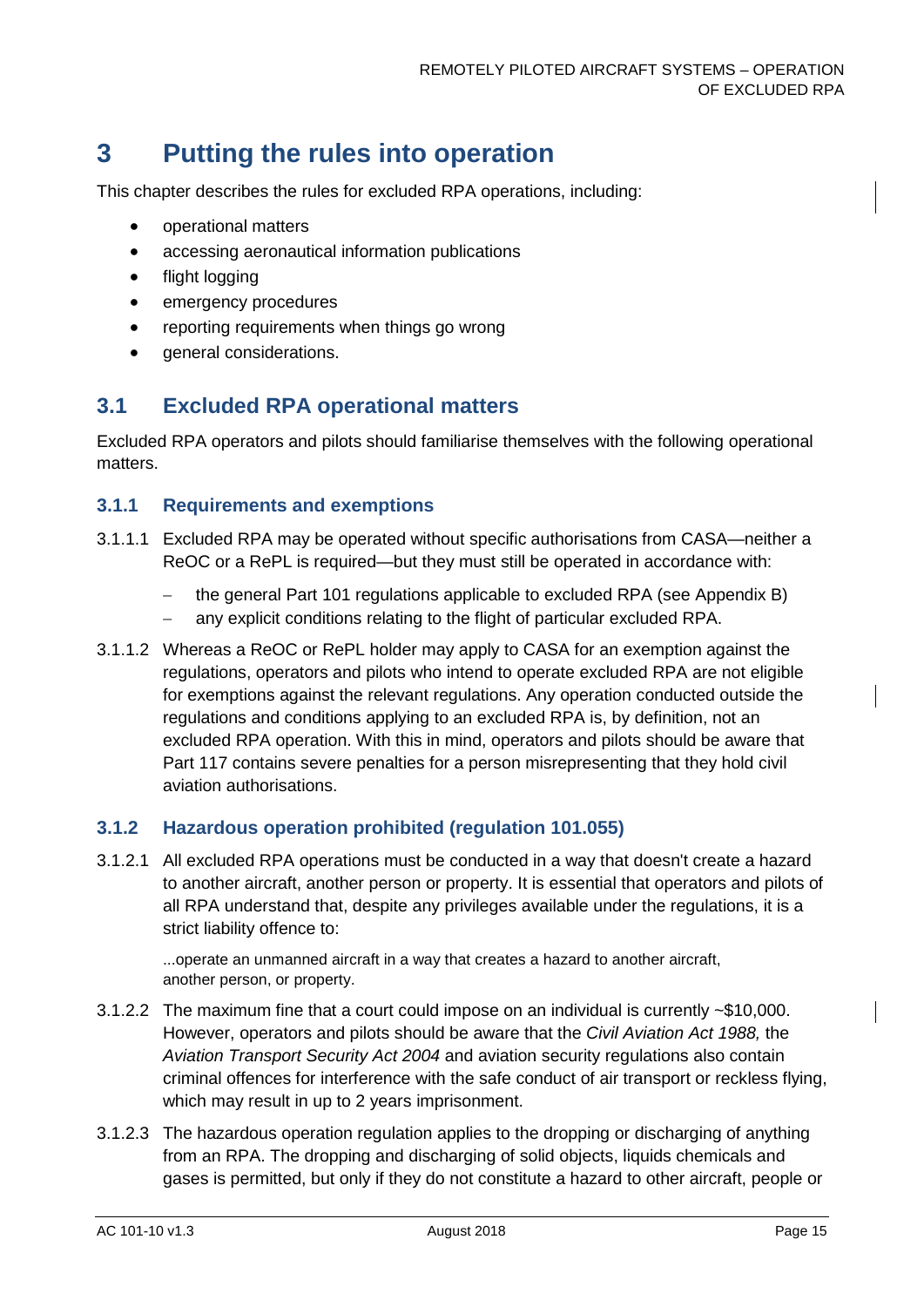property. In addition, operators and pilots must ensure that they have any applicable State, Territory and local authority approval to carry out any dropping or dispensing operation, whether it is conducted on private or public land.

#### **3.1.3 Notifying CASA of planned operations**

#### **Situations when you must notify CASA**

3.1.3.1 Operators and pilots of very small RPA for hire or reward and operators and pilots taking advantage of the 'landholder' rules will need to notify CASA of their intention to conduct operations and the location where the operations will take place.

#### **Who must notify CASA?**

- 3.1.3.2 Sole traders (i.e. operators who fly their own RPA) only need to make one notification (as an operator).
- 3.1.3.3 An operator who employs a pilot (or pilots) will need to submit a notification on their own behalf and ensure that each pilot who flies for them has also notified CASA.
- 3.1.3.4 The online notification forms for operators and pilots are slightly different. Pilots and operators should be aware that they are all individually responsible for the safety of RPA operations.

#### **When to notify CASA**

- 3.1.3.5 Notify CASA five business days before the *first* operation. Because operators and pilots require an aviation reference number (ARN) before they can notify CASA, sufficient time must be allowed beforehand for the issue of an ARN (see [Appendix C](#page-31-0) for instructions on how to obtain an ARN).
- 3.1.3.6 Notification is nominally a one-off process, although any changes to supplied details must be notified within 21 days. A renewal notice will be sent out by CASA after three years (previously two years) to ensure details in the system are up-to-date and that the person is still active in the industry.
- <span id="page-16-0"></span>3.1.3.7 The online notification system can be accessed via the [RPAS landing page](https://www.casa.gov.au/aircraft/landing-page/remotely-piloted-aircraft-system) on the CASA website.

#### **Record of notification**

3.1.3.8 A copy of the notification receipt email (paper or electronic) should be available for inspection at the location of flight operations.

#### **3.1.4 Aircraft identification**

- 3.1.4.1 Operators who are required to notify CASA should either:
	- − attach to, or insert into, their aircraft a fire-proof identification 'plate'

or

write the identification details in indelible ink on the aircraft.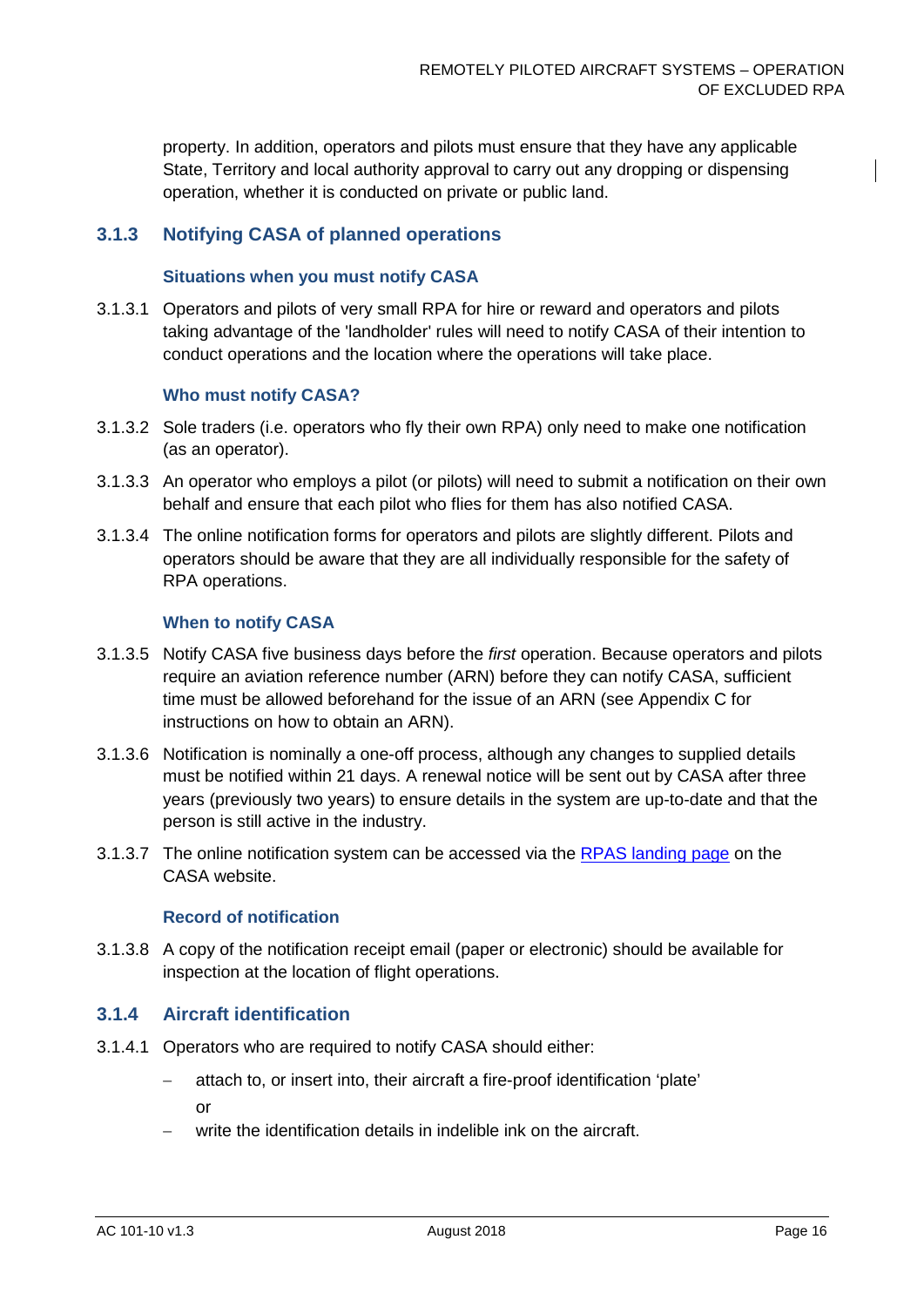- 3.1.4.2 The identification information should include the operator's name (or trading name) and their ARN. Specific aircraft identification, for the owner's aircraft management purposes, may also be included.
- 3.1.4.3 Any identification need only be in place during flight time.

#### **3.1.5 Operation near non-controlled aerodromes**

- 3.1.5.1 When flying an excluded RPA near a non-controlled aerodrome, the remote pilot must ensure that it is:
	- not operated on or above runways or taxiways
		- or
	- − flown in the approach and departure paths for the aerodrome.<sup>[5](#page-17-0),[6](#page-17-1)</sup>
- 3.1.5.2 The approach and departure paths are not simply imaginary extensions of the runways, but include all areas from which an aircraft may approach or depart the aerodrome (see For some aerodromes with helicopter, agricultural, ultralight or sports operations, this may mean that aircraft may come and go from unexpected angles. Aircraft flying under 'instrument flight rules' may also appear suddenly from low cloud, unaligned with a runway, when conducting a 'non-precision circling approach'.
- 3.1.5.3 Generally, the 120 m/400 ft height restriction is in reference to the point immediately below the RPA at all stages of a flight. However, in the vicinity of aerodromes, remote pilots should reference their height to the aerodrome elevation. The elevation of aerodromes can be found in ERSA or, for those not listed in ERSA, by referencing the RPA elevation on the ground at a point as close to the aerodrome as possible.
- 3.1.5.4 Referencing from the aerodrome elevation is particularly important when flying from higher ground under the extended approach and departure paths of aerodromes. Flying up to 120 m/400 ft above the ground immediately below the RPA may reduce the separation between, and constitute a hazard to, manned aircraft.
- 3.1.5.5 The safety of RPA operations can be improved by using observers near and in communication with the RPA pilot to warn of arriving or departing manned traffic.
- 3.1.5.6 At aerodromes where there are manned aircraft operating , Excluded RPA, pilots should ensure that the RPA lands or remains on the ground:
	- from the moment the manned aircraft begins to taxi for departure and until it has departed the area
	- − at any time the remote pilot becomes aware of the arrival of a manned aircraft.
- 3.1.5.7 The best way to achieve these safety margins is to communicate with operators of manned aircraft and to share information about the RPA operation. RPA pilots who understand aeronautical communications should monitor the local very high frequency (VHF) radio frequency for broadcasts by arriving and departing traffic to help reduce the danger of a collision with a manned aircraft. $^7$  $^7$

<span id="page-17-0"></span> <sup>5</sup> See regulation 101.075.

<span id="page-17-1"></span><sup>&</sup>lt;sup>6</sup> This applies despite the alleviation available in CASA legislative instrument 96/17, which permits

<span id="page-17-2"></span>operations within 5.5 KM/3 NM of a non-controlled aerodrome when there are no manned aircraft around.  $7$  Only holders of aeronautical radio qualifications may transmit on aeronautical frequencies.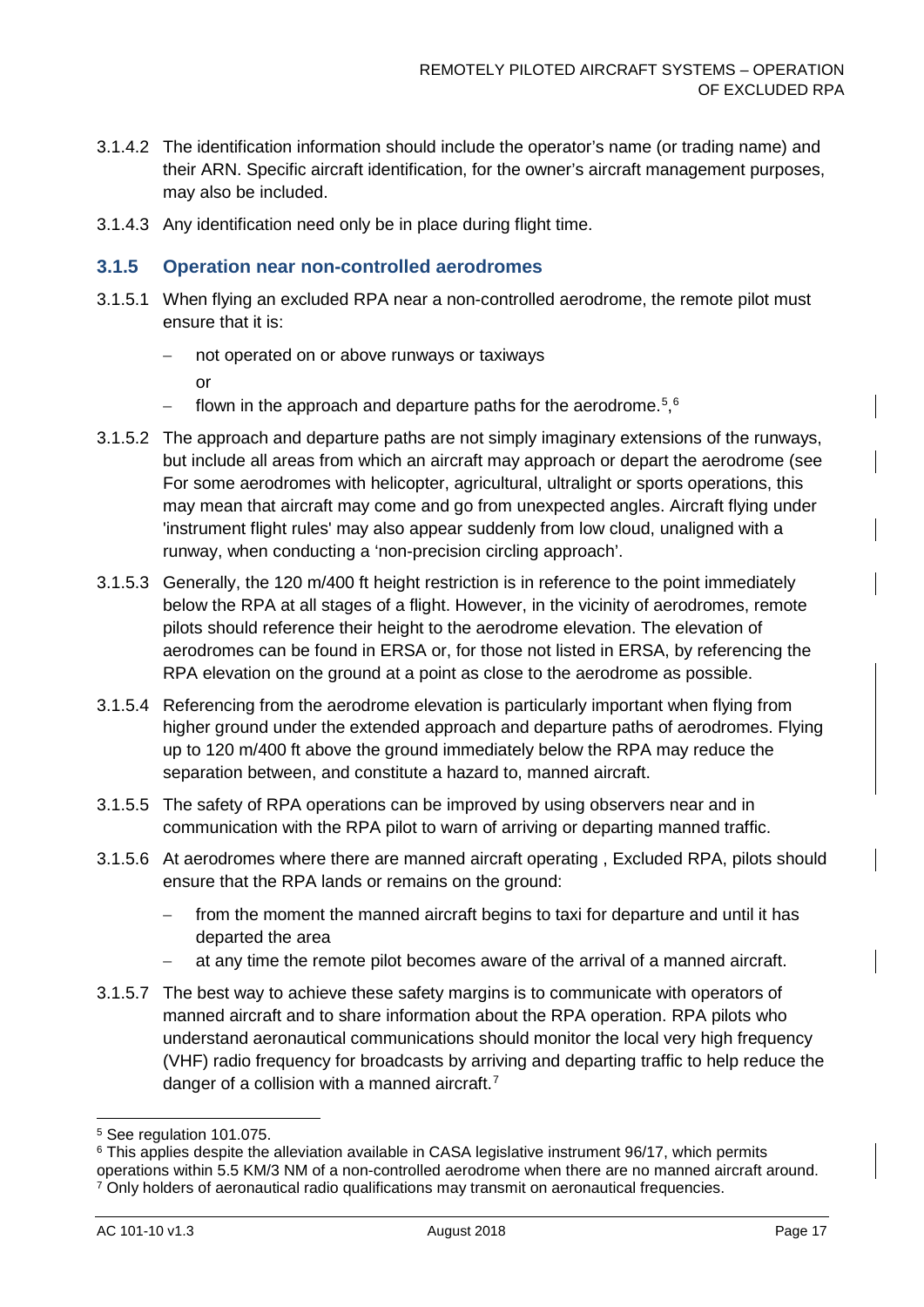3.1.5.8 The CASA *'Can I Fly There?*' mobile app presents this information in an easy, interactive format and shows the areas around non-controlled aerodromes where RPA flying is not permitted if manned aircraft are operating, consistent with Direction CASA 96/17. The app is available for Android and iOS devices, with a web-based HTML5 version also available. Go to the relevant app store to download a free copy.

#### **3.1.6 Operation near manned traffic**

- 3.1.6.1 To ensure the safety of both the RPA and manned aircraft operation, RPA pilots should land their aircraft or move it to a safe location any time that a potential conflict may develop between a manned aircraft and the RPA.
- 3.1.6.2 In situations where a helicopter and an RPA are operating in semi-public spaces—such as school and football grounds or local open spaces (e.g. on agricultural show days) the RPA operator should apply the same procedure mentioned in the previous paragraph. Where possible, the RPA operator should liaise with the helicopter operator prior to flight to avoid creating a collision hazard.
- 3.1.6.3 Particular care should be taken in areas where low-level manned aircraft operations take place, especially in the vicinity of beaches and scenic areas (e.g. helicopters on shark patrol). Operators, their pilots and observers should be acutely aware that lowflying aircraft may suddenly appear with little warning. Even relatively noisy aircraft may not be heard by the remote crew due to such things as wind, the RPA's motors and other noises. Operators should also make crew aware of 'cognitive tunnelling', where the remote pilot is so focused on the task at hand that extraneous events and noises are not perceived until it's too late to take corrective action.
- 3.1.6.4 As with non-controlled aerodromes, referencing from the *aerodrome* elevation is particularly important when flying from higher ground under the extended approach and departure paths of controlled aerodromes. This is because flying up to 120 m/400 ft above the ground immediately below the RPA may reduce separation from, and constitute a hazard to, manned aircraft.

#### **Lanes of entry**

3.1.6.5 Most major centres in Australia with large, controlled aerodromes and nearby smaller ones have lanes of entry to facilitate visual flight through complex airspace. There may be low-flying traffic in such airspace and remote pilots should take precautions to avoid becoming a hazard to manned aircraft. CASA recommends the use of an observer in these areas (see subsection [4.2\)](#page-24-0). Lanes of entry are marked on visual aeronautical charts.

#### **3.1.7 First-person view (FPV) and indoor operations**

3.1.7.1 The regulation requiring the RPA to be kept in visual line of sight by the person flying the aircraft means that first-person view operations are not permitted. This does not exclude another crew member using FPV to help guide the remote pilot to complete a task.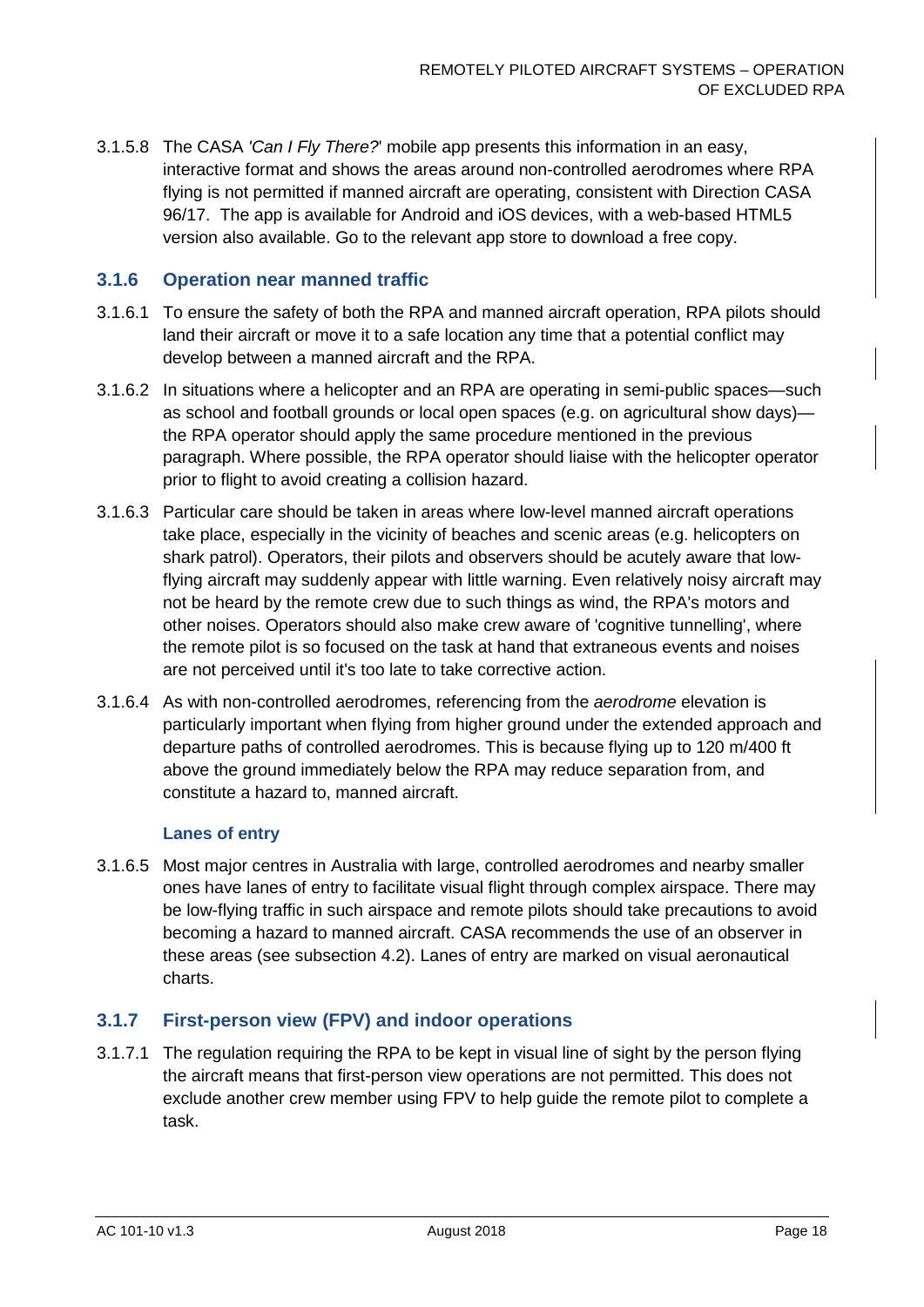3.1.7.2 The need to keep the RPA more than 30 m from people not associated with the safe operation of the aircraft, to avoid populous areas and to not create a hazard to other people or property would generally rule out Excluded RPA operations indoors.

#### **3.1.8 Carriage of dangerous goods**

3.1.8.1 Some RPA operations may be subject to the 'carriage of dangerous goods' regulations. Operators should familiarise themselves with the requirements. See the CASA website at<https://www.casa.gov.au/safety-management/landing-page/dangerous-goods> for information.

### <span id="page-19-0"></span>**3.2 Accessing aeronautical information publications**

Excluded RPA pilots need to avoid flying in some airspace or have approval from ATC or an area's controlling authority before flying in other areas (see SOC notes 1 and 2). To do this, pilots must be aware of 'designated' airspace (control zones, restricted airspace etc.) and be able to identify such areas in relation to their proposed RPA flight.

#### **3.2.1 Aeronautical charts**

- 3.2.1.1 To determine whether a proposed operation would enter restricted airspace, pilots will need to refer first to the information contained in aeronautical charts or in CIFT. Hard copy visual charts are available from Airservices Australia and can be ordered online. Remote pilots may also use commercially available flight planning and navigational programs from approved data providers.
- 3.2.1.2 Once the identification number of an area of airspace, or the aerodrome associated with controlled airspace, is identified from a chart or app, pilots can determine the activation times, controlling authority for the area, and contact details by consulting the  $ERSA<sup>8</sup>$  $ERSA<sup>8</sup>$  $ERSA<sup>8</sup>$ . Pilots and operators of RPA must comply with any conditions imposed by the controlling authority when conducting the flight.
- 3.2.1.3 The structure of airspace, particularly near busy aerodromes, can be very complex. A close inspection of the chart around the proposed flight area is necessary to determine airspace restrictions. RPA pilots should refer to the legend on charts to determine the type of airspace for each operation they conduct.
- 3.2.1.4 Prohibited areas are usually only associated with large Defence manoeuvres and exercises and will usually be announced in the media. If an RPA operation is planned nearby such an event, check NOTAMs or contact Defence liaison personnel to see where flights are permitted or not permitted.

#### <span id="page-19-1"></span>**3.2.2 NOTAMs**

3.2.2.1 A NOTAM is used to alert aircraft pilots of potential hazards along a flight route or at a location that could affect the safety of aviation.

<span id="page-19-2"></span><sup>&</sup>lt;sup>8</sup> Note that times in ERSA are Coordinated Universal Time (UTC), meaning that they must be converted to the relevant Australian time zone.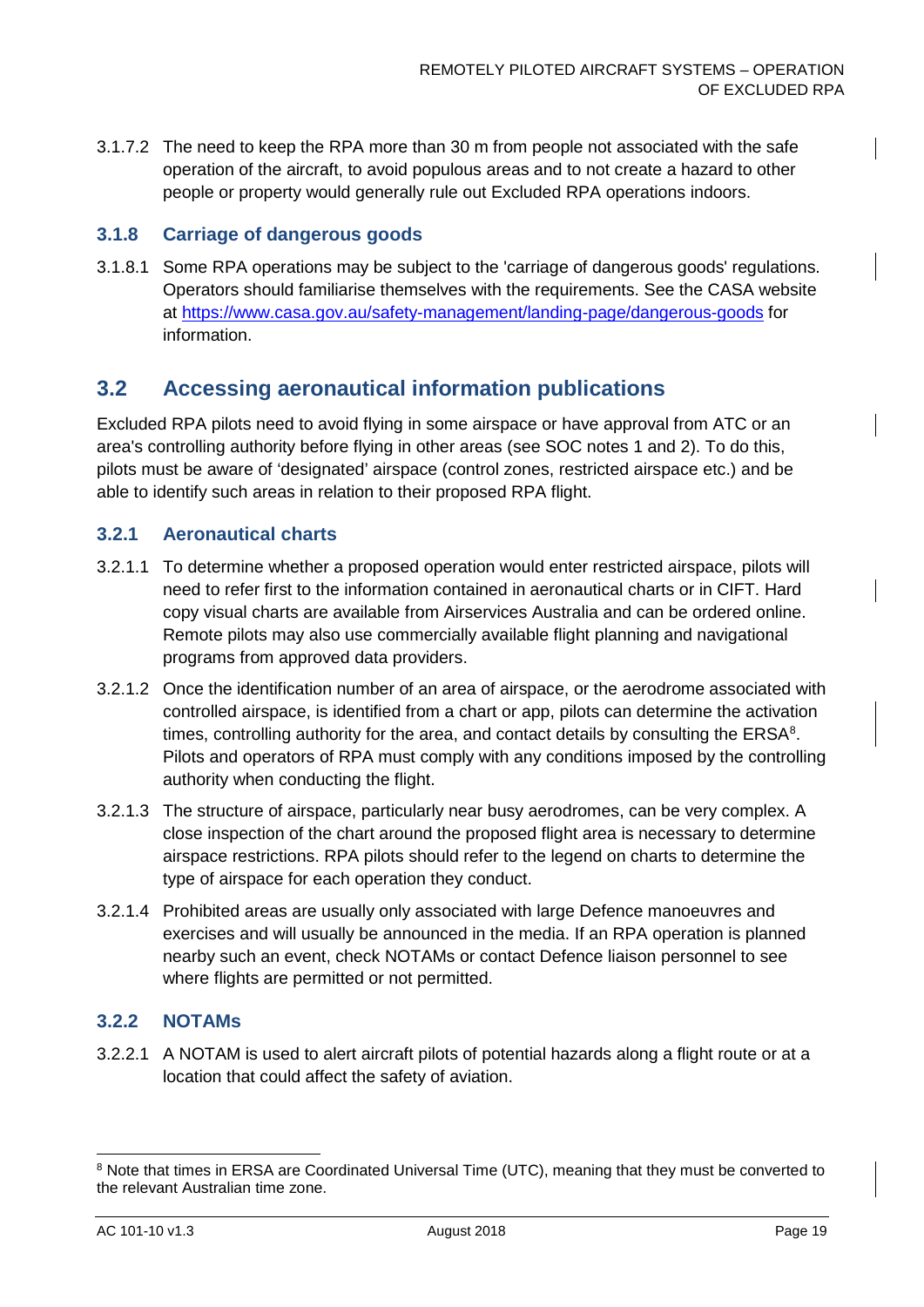3.2.2.2 NOTAMs can be obtained by registering with the National Aeronautical Information Processing System (NAIPS) on Airservices Australia's Flight Briefing website.

## <span id="page-20-0"></span>**3.3 Flight logging**

- 3.3.1 RPA operators should maintain aircraft records that show:
	- − time-in-service
	- − maintenance history
	- any defects and abnormalities that affect operations
	- any incidents or accidents
	- − any other useful information that may affect the safety of future flights with the RPA.

#### <span id="page-20-1"></span>**3.4 Emergency procedures**

- 3.4.1 The RPA mission plan should detail the procedures to be followed in the event of an emergency, such as:
	- engine/propeller failure
	- − loss of data link
	- − loss of control
	- failure of navigation equipment
	- − airframe damage.
- 3.4.2 Emergency procedures may include the use of recovery or fail-safe devices, such as parachutes, that help to mitigate the risk of injury to people or damage to property. CASA encourages the use of such recovery devices when they are available for the RPA type.
	- **Note:** Where an RPA is fitted with a recovery device such as a ballistic parachute system including a pyrotechnic charge, it must be compliant with dangerous goods regulations (Part 99). The relevant area or panel on the RPA should be clearly marked to warn crew of the potential danger.
- 3.4.3 A mission plan should be prepared for each flight of an RPA. The plan should include information about the local area and any hazards. It should also contain procedures about planned emergency flight profiles in the event of a lost data link. Depending on system capabilities, these profiles should include either an:
	- RPA automated transit to a pre-designated recovery area, followed by an automated recovery

or

- RPA automated transit to a pre-designated recovery area, followed by activation of a flight termination system.
- 3.4.4 The RPAS data link should be continuously and automatically monitored while the RPA is in flight, and a real-time warning should be displayed to the remote pilot in the case of failure.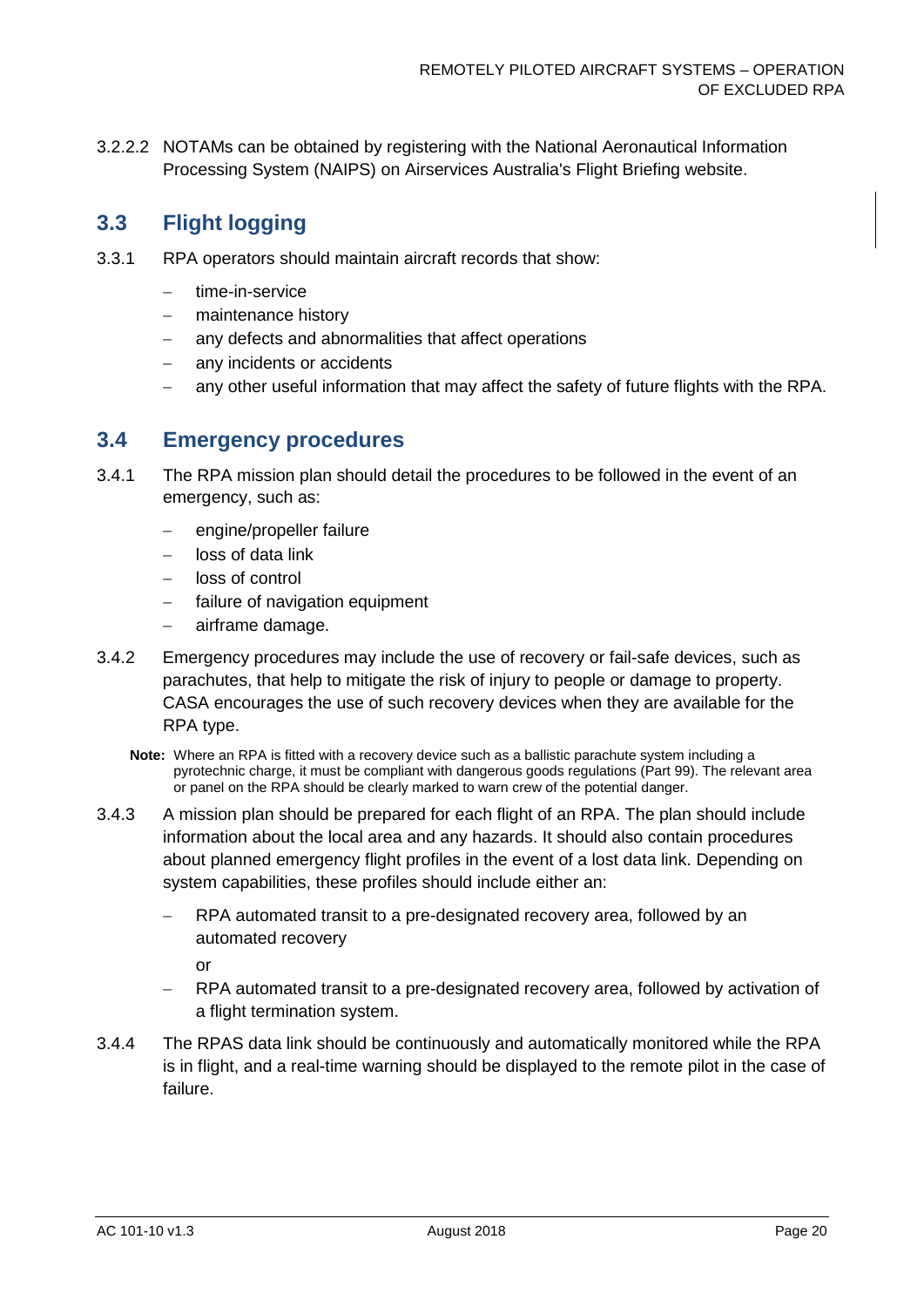# <span id="page-21-0"></span>**3.5 Accident and incident reporting**

- 3.5.1.1 To help CASA and the Australian Transport Safety Bureau (ATSB) to monitor the safety of RPA operations, the RPA operator should report incidents and accidents for analysis and evaluation.
- 3.5.1.2 These include:
	- a failure of the RPA to respond to flight commands from the RPS
	- − failure of the flight control unit (i.e. inertial measurement unit, global positioning system, inertial navigation system etc.)
	- failure of the lost link program
	- − in-flight collision with another aircraft, structure or person
	- − RPA structural failures
	- − near misses with other aircraft
	- − any damage caused by collisions/handling.
- 3.5.1.3 Such instances should be reported in accordance with ATSB requirements (see website at [http://www.atsb.gov.au/\)](http://www.atsb.gov.au/).

#### **3.5.2 Immediate notification of accidents and serious incidents**

3.5.2.1 Accidents and serious incidents must be notified immediately to the ATSB in accordance with section 18 of the *[Transport Safety Investigation Act 2003](https://www.legislation.gov.au/Current/C2016C00617)*.

#### **3.5.3 Written notification of accidents, serious incidents and incidents**

3.5.3.1 Written notifications must be submitted within 72 hours of an accident, serious incident or incident, in accordance with section 19 and regulation 2.6 of the *[Transport Safety](https://www.legislation.gov.au/Current/C2016C00617)  [Investigation Act 2003](https://www.legislation.gov.au/Current/C2016C00617)*. The written notification should contain as much information about the accident, serious incident or incident as is within the knowledge of the person at the time of submitting the notification.

### <span id="page-21-1"></span>**3.6 General considerations**

3.6.1.1 Excluded RPA operations are subject to the following general considerations.

#### **3.6.2 Legal restrictions**

- 3.6.2.1 CASA regulations do not grant an RPA operator any rights against the owner or occupier of any land on or over which operations are conducted. They do not prejudice the property rights of a person in respect of any injury or damage to property caused directly or indirectly by an RPAS operation.
- 3.6.2.2 Pilots and operators of excluded RPA must ensure that their activities are compliant with other applicable State and Territory laws that are not directly inconsistent with Commonwealth aviation legislation.

#### **3.6.3 Surveillance and enforcement**

3.6.3.1 RPA operators, as with other sectors of the aviation industry, will be subject to oversight, surveillance and enforcement by CASA. Oversight and surveillance can be in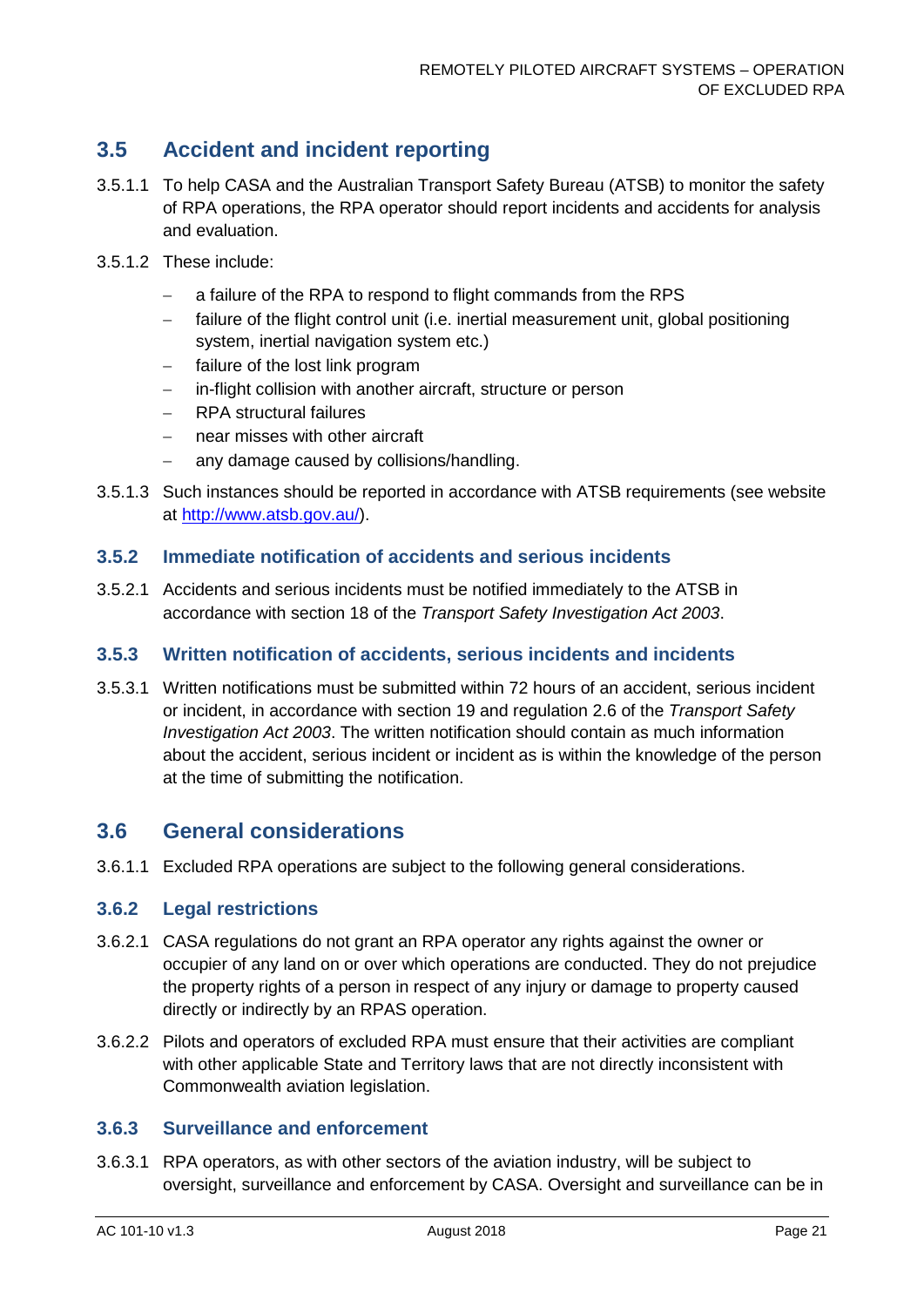the form of safety audits of the company's facilities, aircraft and procedures, and on-site checks of flying operations.

3.6.3.2 Non-compliance with regulations will be investigated and operators found to be in breach may be subject to safety and/or enforcement action.

#### **3.6.4 Drug and alcohol testing**

3.6.4.1 Flight crew are considered to be involved in 'safety sensitive aviation activities' and, as such, they can be subject to random drug and alcohol testing under Part 99. Operators and crew should make themselves familiar with their rights and obligations under the regulations. Information on random drug and alcohol testing can be found on the [CASA](https://www.casa.gov.au/landing-page/safety-management)  [website](https://www.casa.gov.au/landing-page/safety-management) under Safety Management.

#### **3.6.5 Noise abatement**

3.6.5.1 RPA operators are subject to applicable local noise abatement requirements—such as operating hour limitations and flight path/altitude restrictions—in the area of operation. Details of noise abatement procedures, including 'Fly Neighbourly' areas, are published in ERSA.

**Note:** Local authorities may have additional noise abatement by-laws.

#### **3.6.6 Insurance**

3.6.6.1 CASA strongly recommends that operators discuss with an insurer the potential liability for any damage to third parties resulting from the operation of the RPAS and consider taking out suitable insurance.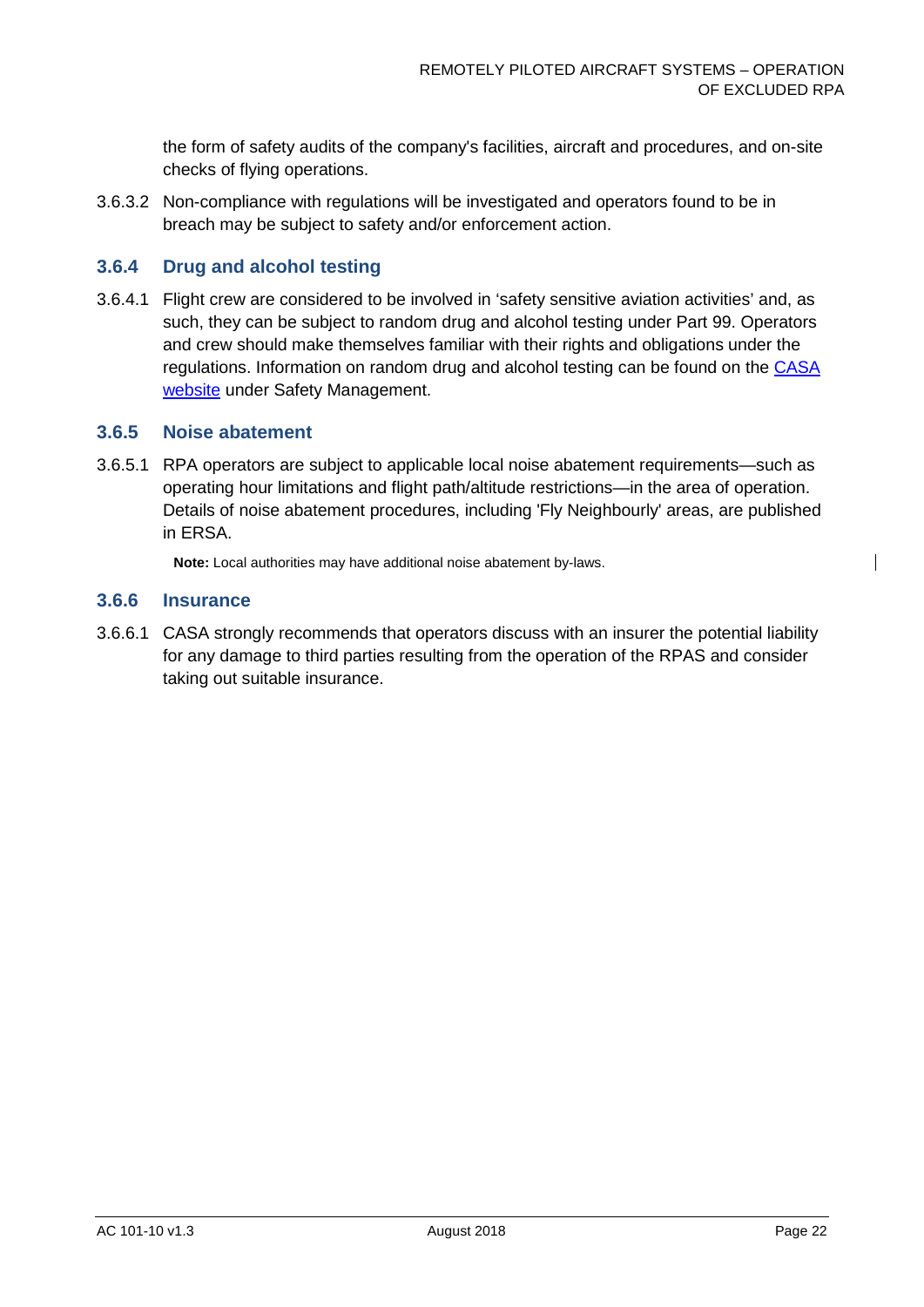# <span id="page-23-0"></span>**4 Personnel training**

This Chapter describes the recommended training (and in a few situations, the licensing requirements) to be a remote pilot. It also provides advice on briefing RPA observers and other remote crew.

## <span id="page-23-1"></span>**4.1 Remote pilots**

There is no formal training requirement for pilots of excluded RPA, with the exception of medium RPA being used for 'landholder rule' operations (see section [4.1.3\)](#page-24-1). However, all remote pilots should undergo training to learn how to fly an RPA safely and without creating a hazard to other aircraft, people and property. CASA strongly recommends that excluded RPA pilots consider getting instruction from a qualified trainer, not only in practical flight, but also in the knowledge required to understand aeronautical publications and the procedures relating to operations in the national aviation system.

#### **4.1.1 Training**

- 4.1.1.1 Training should be carried out using the actual RPA—or at least an RPA of the same category (e.g. multi-rotor, aeroplane etc.) and weight class—that the pilot plans to operate post-training.
- 4.1.1.2 CASA considers that five hours flight time is the minimum necessary to gain a basic level of competency for any category of RPA.<sup>[9](#page-23-2)</sup>
- 4.1.1.3 The pilot should be taught to control their RPA within its design parameters and in varied operating conditions, including:
	- − dealing appropriately with variable weather (e.g. strong winds)
	- − abnormal flight situations
	- − emergencies
	- system malfunctions.
- 4.1.1.4 Pilots should be able to demonstrate good manual flight control of their RPA. Pilots should also be competent in all automated flight modes for RPA that can only be flown using automated piloting techniques. It is important for the pilot to be competent in both manual and automated flight for RPA that rely on manual control in the event of a loss or degradation of the autopilot.
- 4.1.1.5 When training or practising, pilots should consider keeping the RPA more than the minimum 30 m from people and property (eg, 50 m+) until they are able to control the aircraft competently at the 30 m limit.
- 4.1.1.6 Pilots of excluded RPA should maintain and improve their flying skills with continued practice, particularly launches/take-offs and landings, as well as simulated real-world jobs (in a safe location). To some extent, flight simulators can also help to improve flying skills.
- 4.1.1.7 A log book is a practical method of recording flight hours as a means of providing evidence of flying experience and competence. Remote pilots who choose to use a log

<span id="page-23-2"></span> $9$  Refer to paragraph 101.295 (2) (c).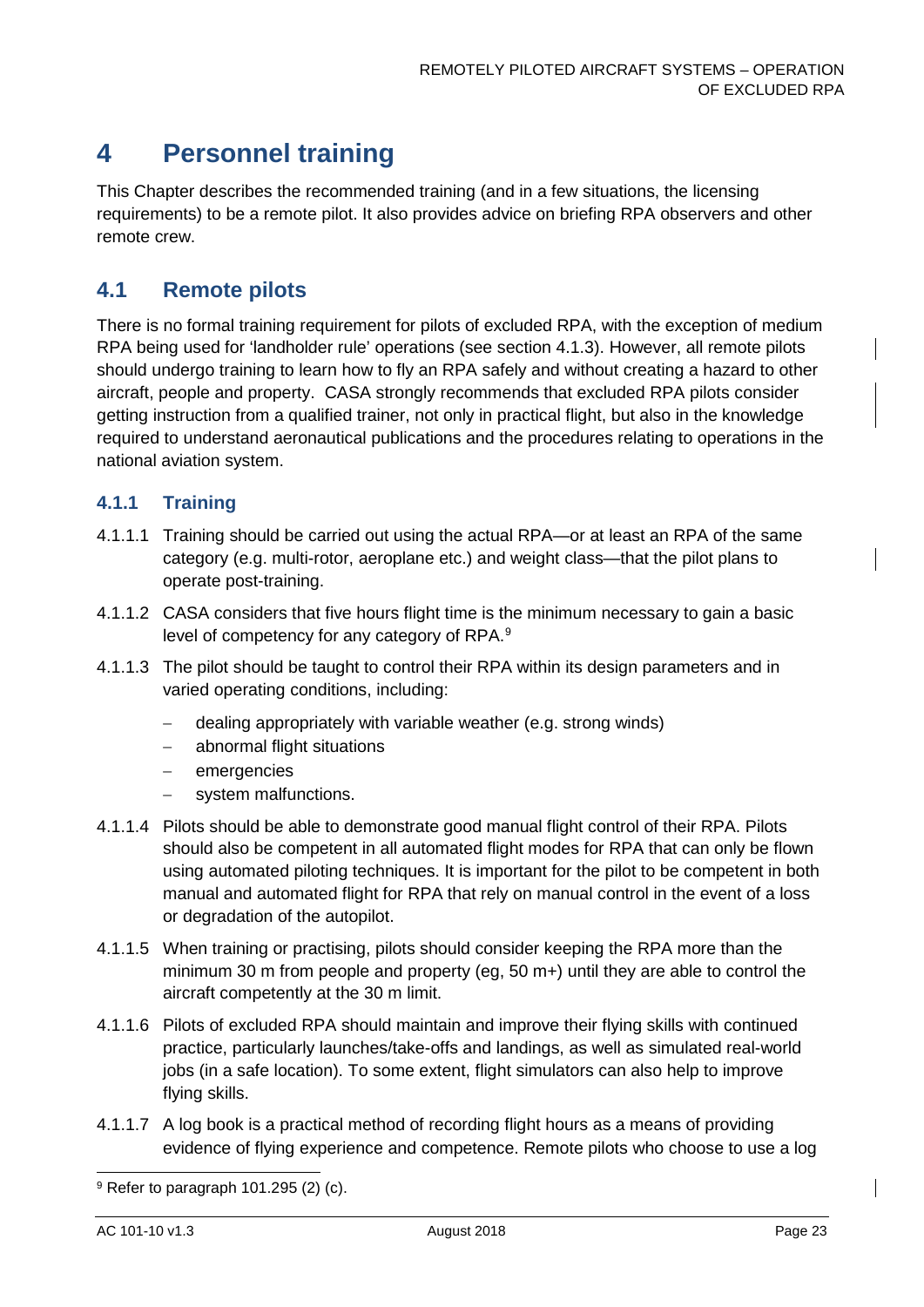book should record the flight time, location, aircraft used, any training done and a short description of any tasks performed.

4.1.1.8 A [sample log book to record RPA flying hours](https://www.casa.gov.au/files/uasflyinghourslogbookdoc) can be found on the CASA website. This format can be printed and formed into a hard-copy document.

#### **Training organisations**

- 4.1.1.9 A list of [CASA-approved training organisations](https://www.casa.gov.au/aircraft/standard-page/uas-certificate-holders) is available on CASA's website. These organisations are certified to provide professional training for the grant of a Remote Pilot Licence and may also offer shorter courses for recreational and Excluded RPA operators.
- 4.1.1.10 Model aircraft clubs also offer practical, hands-on training for members who fly helicopter and aeroplane-type RPA. Clubs can be found via:
	- − The Model Aeronautical Association of Australia [\(http://www.maaa.asn.au/\)](http://www.maaa.asn.au/)
	- − Australian Miniature Aerosports Association (www.amas.org.au).

#### **4.1.2 Other considerations**

- 4.1.2.1 The loss of control of an RPA, particularly rotorcraft and multi-rotor, can be sudden and recovery very difficult even for experienced remote pilots. It is therefore important for remote pilots to assess the risks of unexpected abnormal operations and environmental conditions and be able to take precautions to prevent an accident.
- 4.1.2.2 An accident or incident involving an RPA flown by a person may attract CASA enforcement under the 'hazardous operation' regulation if that incident or accident created a relevant hazard. [10](#page-24-2)

#### <span id="page-24-1"></span>**4.1.3 Licensing exception – medium RPA for 'landholder rule' operations**

- 4.1.3.1 Owners/occupiers of land may use their own RPA to carry out a range of flight activities relating to the management of the land (see paragraph [2.2.9\)](#page-11-0). However, for medium RPA, the remote pilot must be trained and licensed (i.e. hold a RePL) to fly under the 'landholder rules'.
- 4.1.3.2 The training must be an approved training course delivered by a CASA-approved training organisation. Refer to the RePL chapter in AC 101-01 for more information on training and qualifying for a remote pilot licence.
- 4.1.3.3 Before applying for a RePL, the applicant must have an aviation reference number (ARN). Instructions for obtaining an ARN are provided in [Appendix C.](#page-31-0)

### <span id="page-24-0"></span>**4.2 RPA observers and other remote crew**

4.2.1 Any person who will act as an observer—to assist the remote pilot to avoid creating a hazard during flight of the RPA—should also be trained and thoroughly briefed on how they will alert the remote pilot to situations when hazards arise.

<span id="page-24-2"></span><sup>&</sup>lt;sup>10</sup> Refer to regulation 101.055.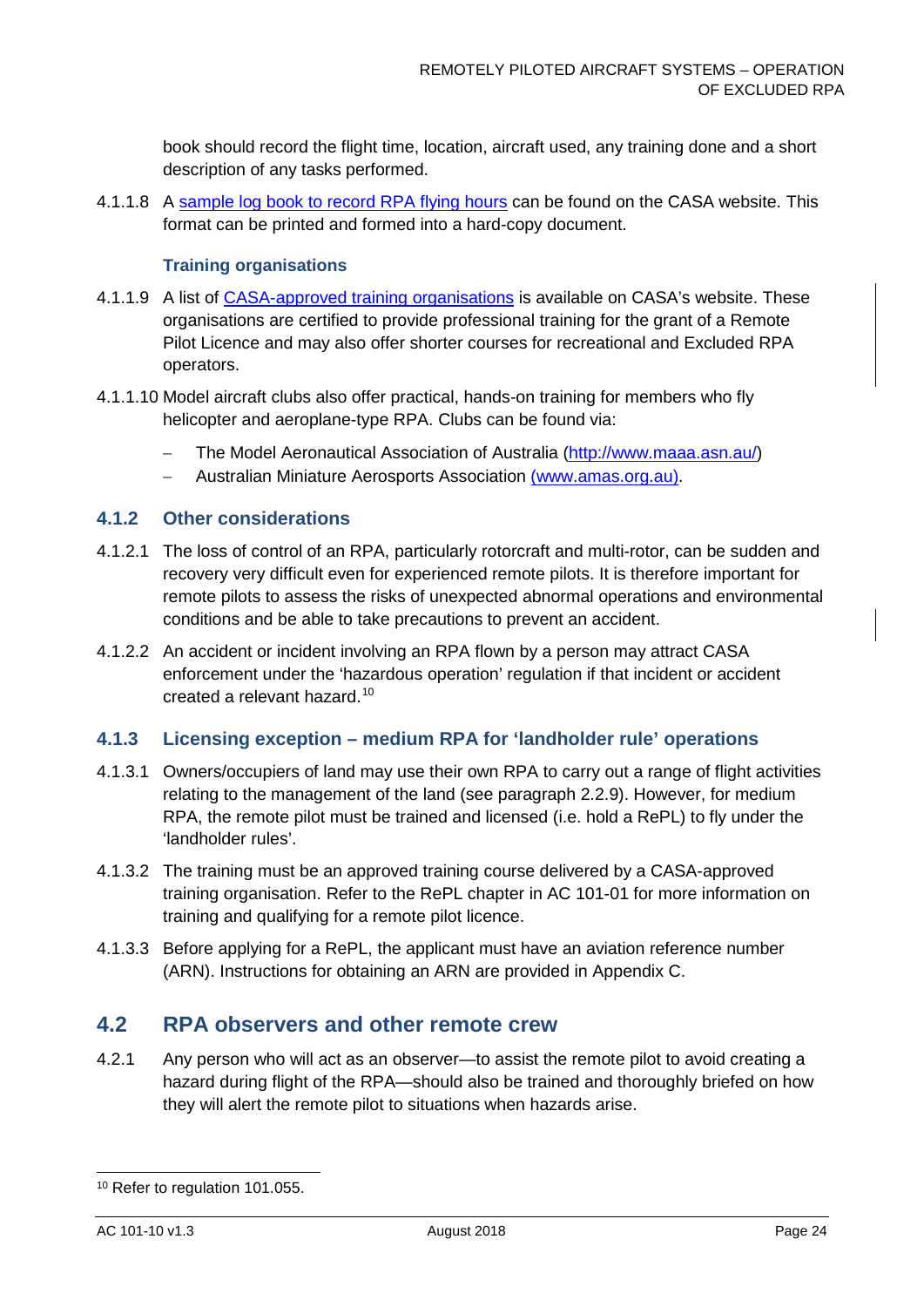- 4.2.2 Simple procedures should be discussed and agreed before launch to ensure each person involved knows what action to take in the event of a potentially hazardous situation arising. This may include procedures and expressions such as 'land immediately at the RPA's current location' or 'return to home (the location of the remote pilot) now'.
- 4.2.3 The use of an observer does not relieve remote pilots from their primary responsibility to ensure safe flight of the RPA.

.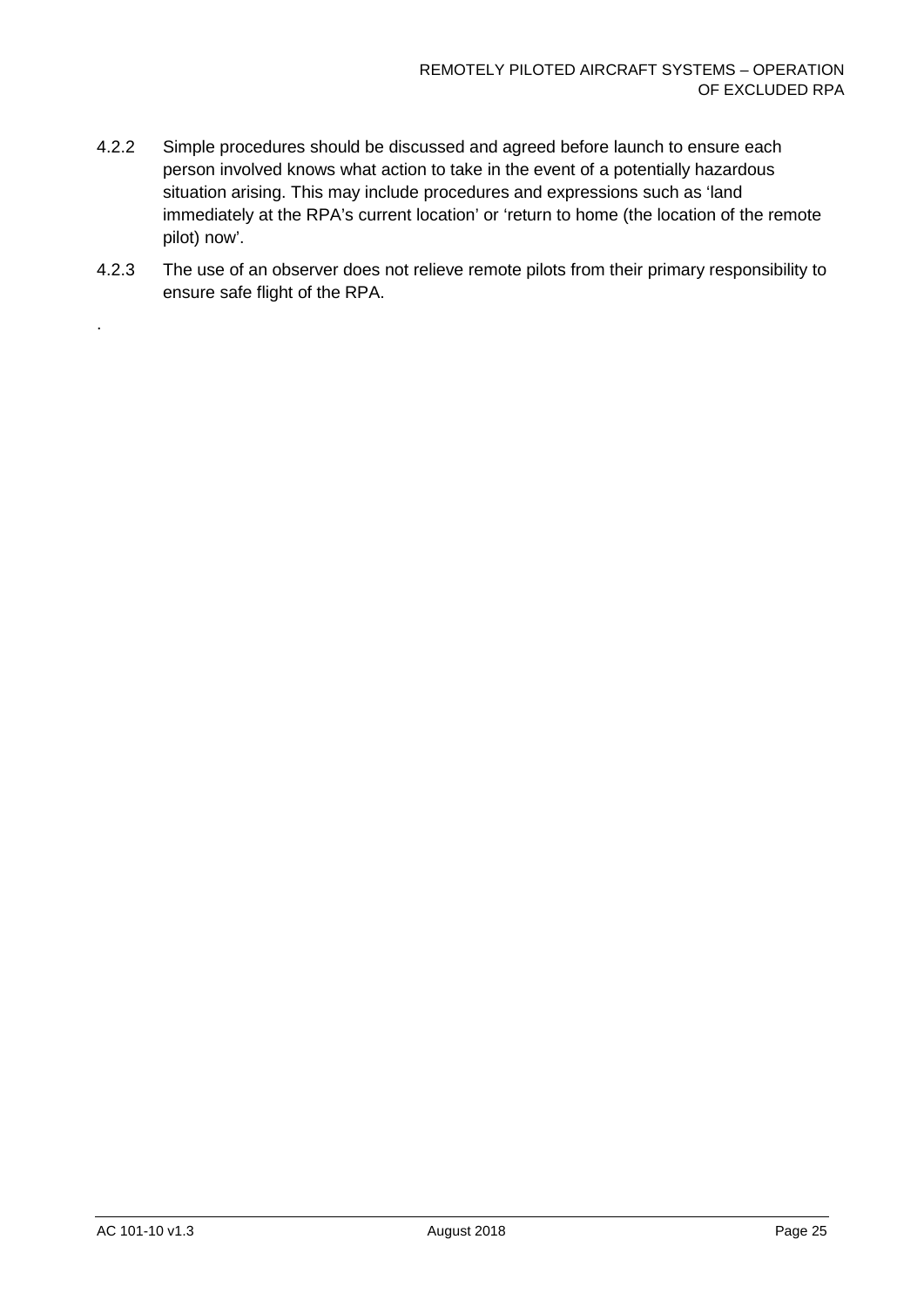# **Appendix A**

# **Part 101 approach and departure paths for controlled aerodromes (for regulation 101.075)**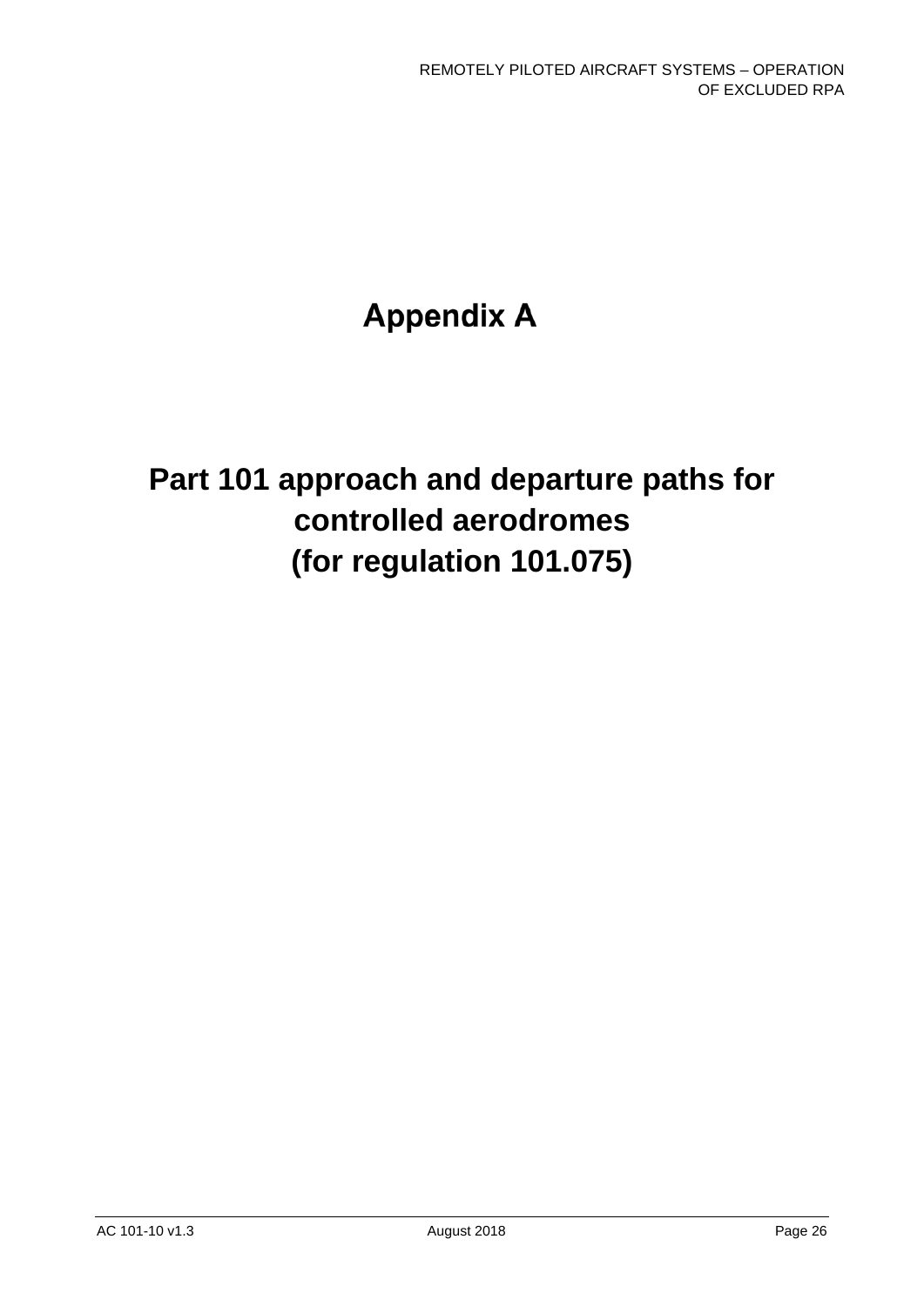- A.1.1 Excluded and private RPA operations are not permitted within 3 NM of a controlled aerodrome, as illustrated by the (nominal) red area in Diagram 4.<sup>[12](#page-27-0)</sup>
- A.1.2 RPA are not to be flown in the areas shaded black that extend beyond 3 NM.
- A.1.3 At the extremes of the approach and departure paths, RPA must remain below 300 ft until more than 8.5 km (~4.5 Nm) from the runway threshold to ensure separation with aerodrome traffic.
- A.1.4 Outside these areas, the general 400 ft limit applies.
- A.1.5 These are strict limits and suitable buffers should be used to ensure the RPA does not enter the restricted airspace zones. The restrictions apply to each runway of the aerodrome, including any, and each, cross runway.



1.5 km (~0.81 NM)

**Figure 4: Controlled aerodromes approach and departure paths with overlaid 3 NM exclusion area (Heights referenced to aerodrome elevation. Diagram not to scale.)**

<span id="page-27-0"></span><sup>&</sup>lt;sup>12</sup> The 3 NM exclusion area in the diagram is indicative only. The shape of the exclusion area will vary with individual aerodromes, depending on the position of the relevant reference points (ie, from the aerodrome's movement area).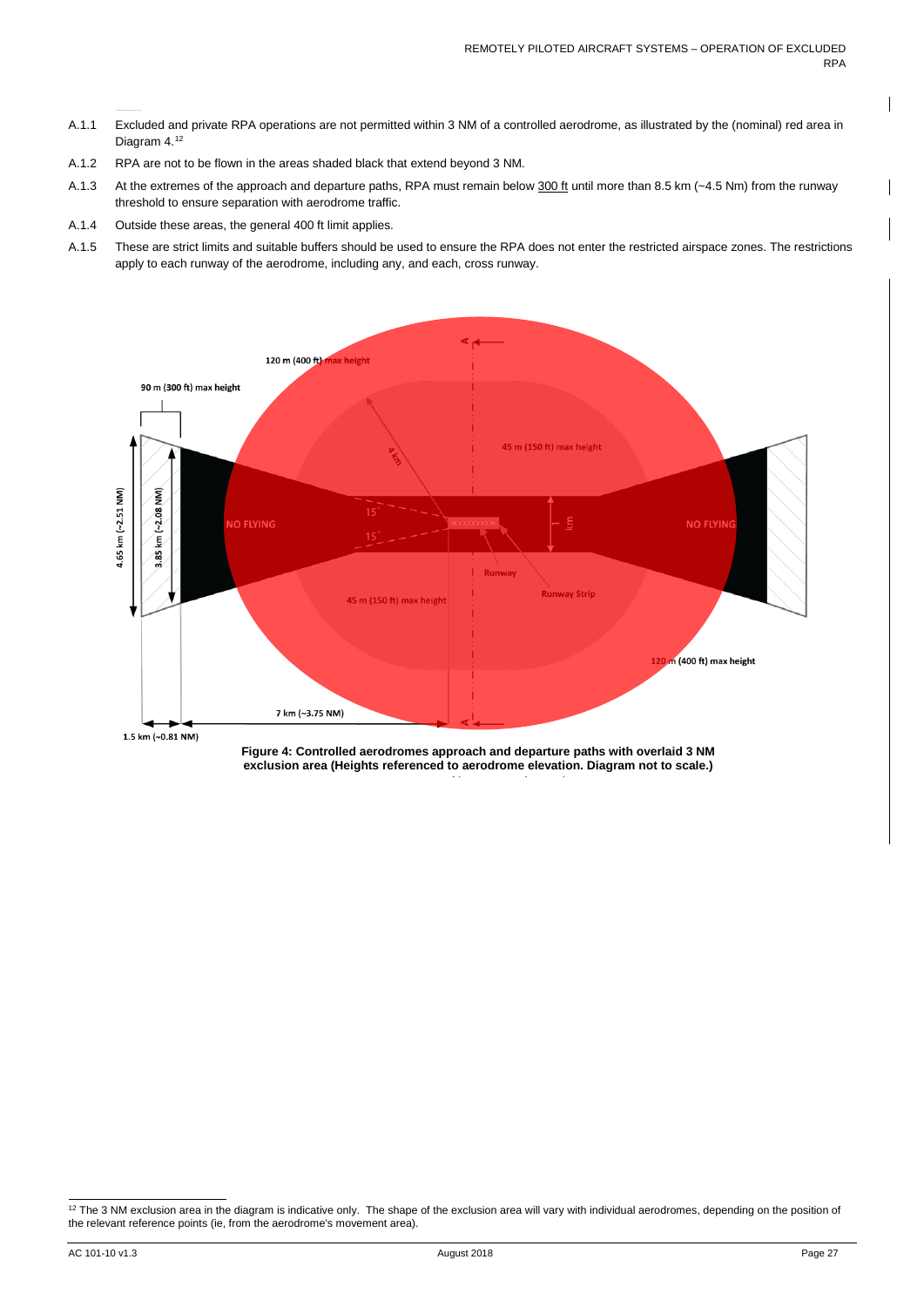# **Appendix B**

# <span id="page-28-0"></span>**Regulations relevant to the operation of excluded RPA Part 101 and Part 117**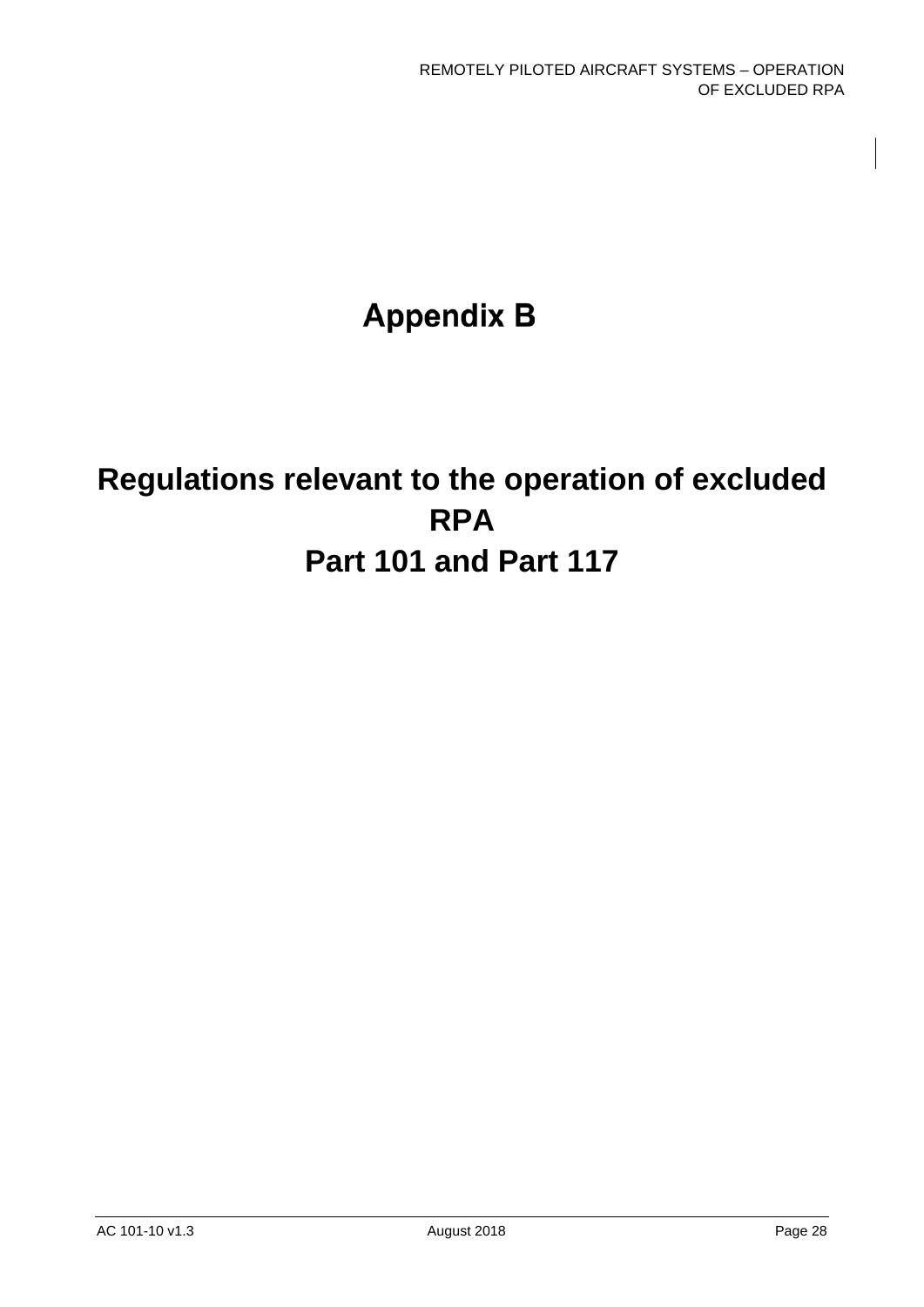### **B.1 General requirements[13](#page-29-0)**

- − 101.020 Exemption from certain other provisions of the CAR
- − 101.025 Meaning of *populous area*
- − 101.035 Requirements in this Part to give information to CASA
- − 101.048 Performance of duties during flight time—remotely piloted aircraft

#### **B.2 Subpart 101.B—General prohibition on unsafe operation**

- − 101.050 Applicability of this Subpart
- − 101.055 Hazardous operation prohibited

### **B.3 Subpart 101.C—Provisions applicable to unmanned aircraft generally**

- − 101.060 Applicability of this Subpart
- − 101.065 Operation in prohibited or restricted area
- − 101.073 Operation must generally be within visual line of sight
- − 101.075 Operation near aerodromes
- − 101.090 Dropping or discharging of things
- − 101.097 Autonomous aircraft—launch or release without approval prohibited

#### **B.4 Subpart 101.F—Remotely piloted aircraft**

- − Division 101.F.1—General
- − 101.235 Application of Subpart 101.F
- − 101.237 Meaning of *excluded RPA*
- − 101.238 Meaning of *standard RPA operating conditions*
- − 101.252 Certain RPA—requirement for remote pilot licence
- − 101.270 Certain RPA—requirement for RPA operator's certificate
- − 101.272 Certain RPA—requirement to keep records or give information to CASA
- − 101.285 Use of aeronautical radio
- − 101.370 Compliance with RPA operator's practices and procedures
- Division 101.F.5—Operation of very small RPA for hire or reward
- − 101.371 Requirement to give notice before operating an excluded RPA, other than a model aircraft, under subregulations 101.237(3), (4) and (7)
- 101.372 Notice to operate an excluded RPA, other than a model aircraft, under subregulations 101.237(3), (4) and (7)
- − 101.373 Notification of changes in relation to operating very small RPA for hire or reward etc.
- − 101.374 Database of notifications

<span id="page-29-0"></span><sup>&</sup>lt;sup>13</sup> Note that as of 20 October 2017, Excluded RPA operators must also comply with to CASA Direction 96/17. The new rules can be found at: <https://www.legislation.gov.au/Details/F2017L01370>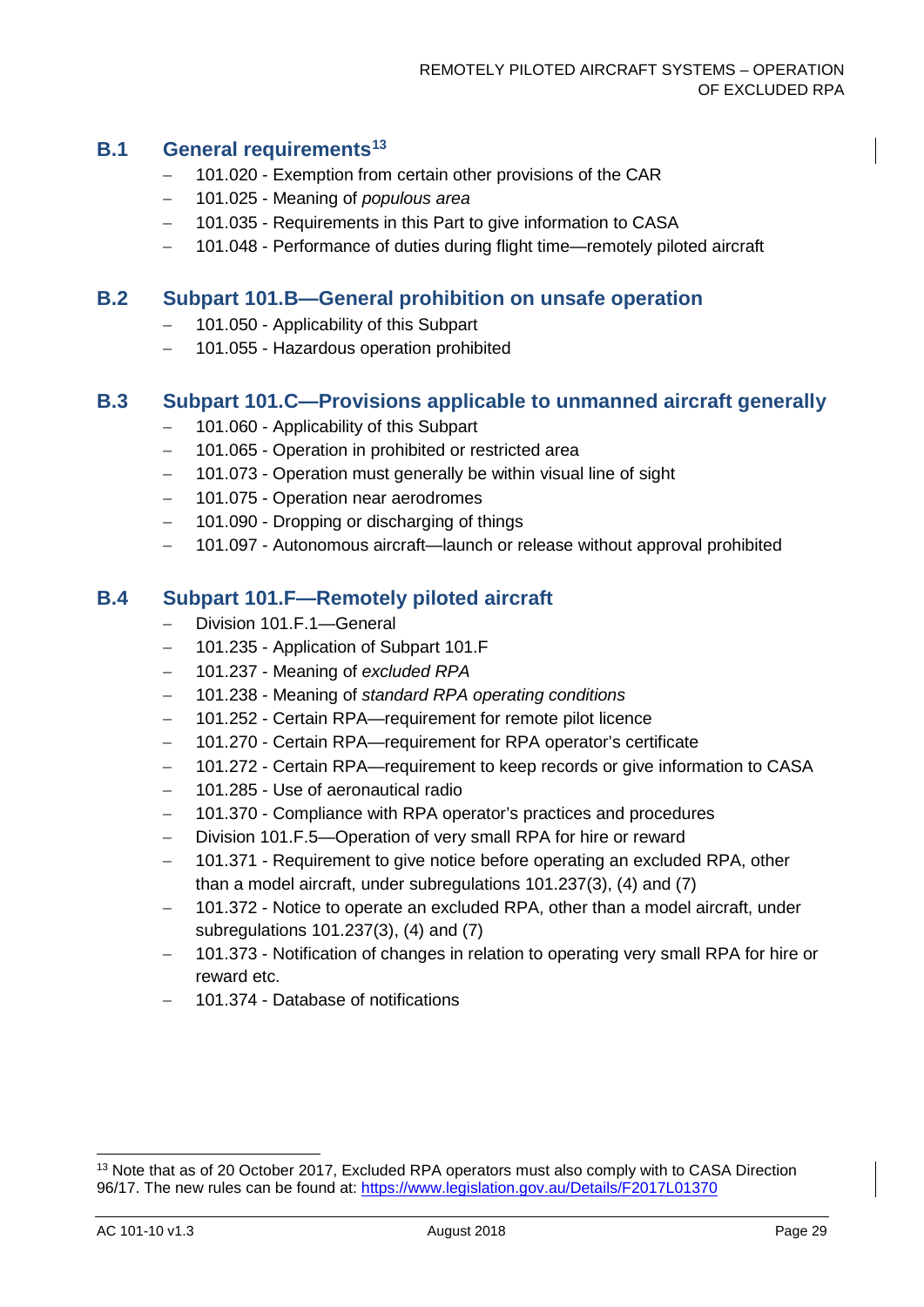## **B.5 Part 117—Representations and surveys**

- − 117.005 What this Part is about
- − 117.010 Misrepresentations about holding certain civil aviation authorisations
- − 117.015 Safety related surveys or questionnaires—holders of certain civil aviation authorisations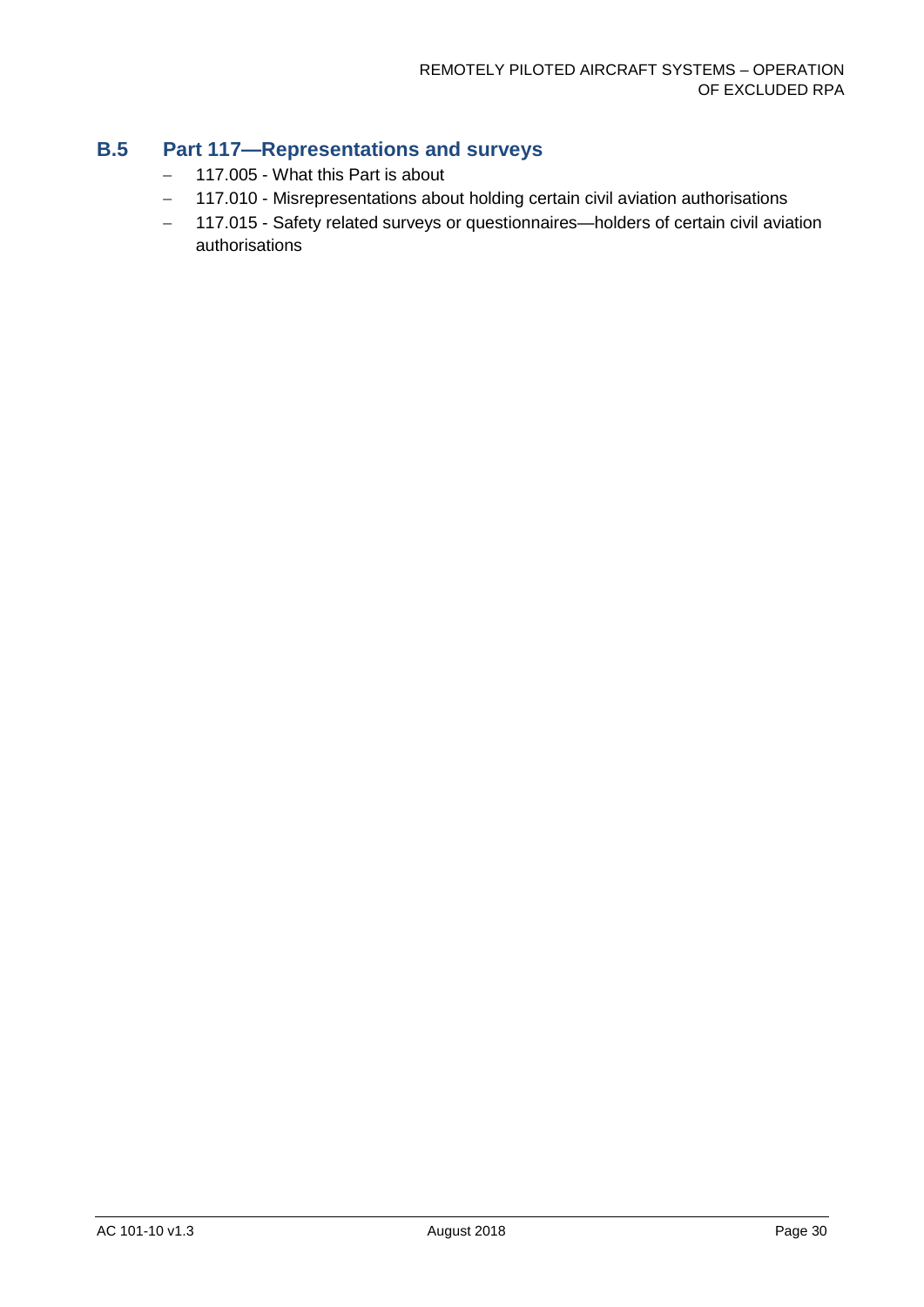# **Appendix C**

# <span id="page-31-0"></span>**Instructions on how to obtain an aviation reference number (ARN)**